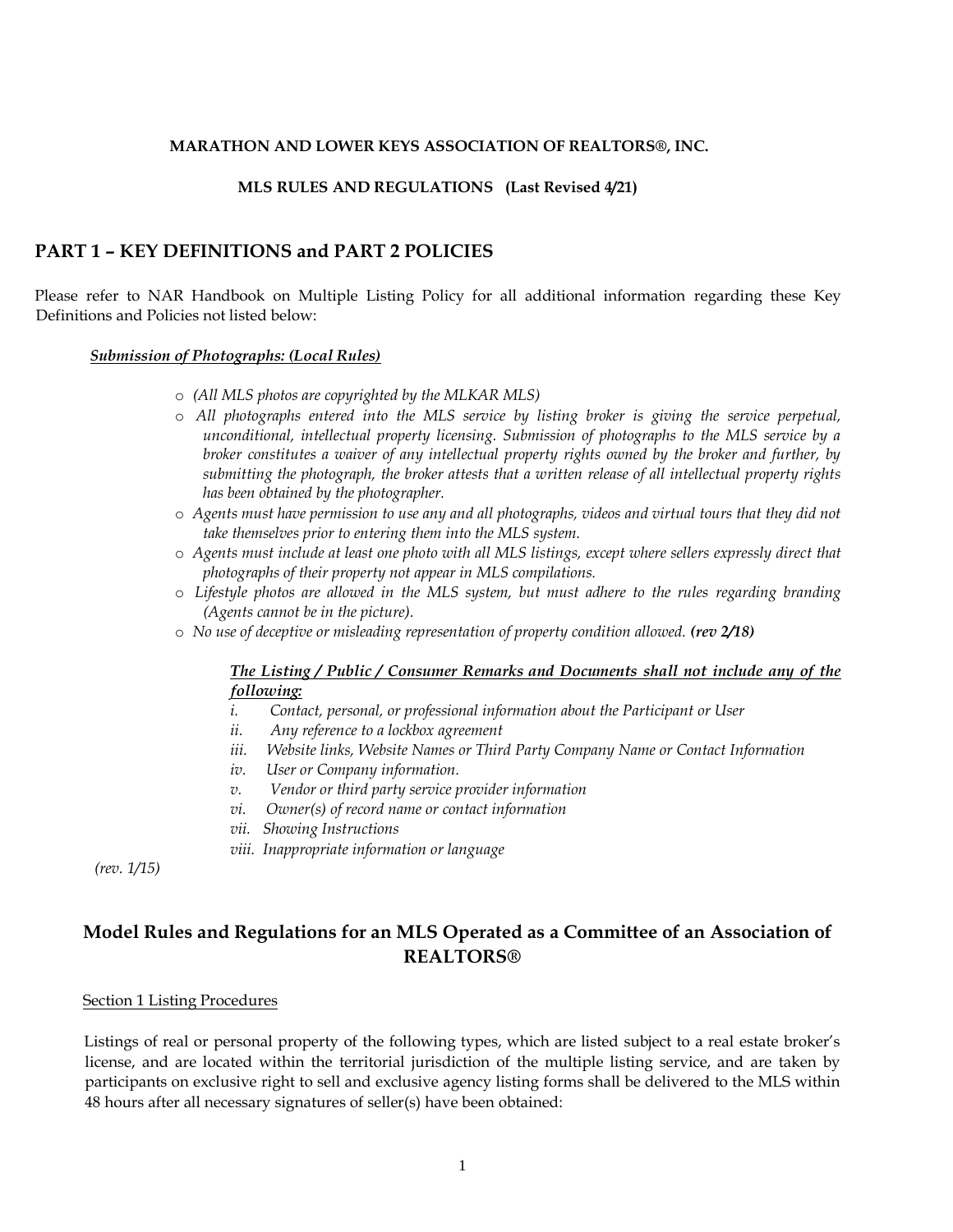- a. Single family homes for sale or exchange.
- b. Vacant lots and acreages for sale and exchange.
- c. Two-family, three-family and four-family residential buildings for sale or exchange.
- Note 1: The MLS shall not require a participant to submit listings on a form other than the form the participant individually chooses to utilize provided the listing is of a type accepted by the service, although a property data form may be required as approved by the MLS. However, the MLS, through its legal counsel:
	- may reserve the right to refuse to accept a listing form which fails to adequately protect the interest of the public and the participants;
	- assure that no listing form filed with the MLS establishes, directly or indirectly, any contractual relationship between the MLS and the client (buyer or seller).

The MLS shall accept exclusive right-to-sell listing contracts and exclusive agency listing contracts, and may accept other forms of agreement which make it possible for the listing broker to offer compensation to the other participants of the MLS acting as subagents, buyer agents, transaction brokers and non-representatives.

> The listing agreement must include the seller's written authorization to submit the agreement to the MLS.

The different types of listing agreement include:

- a. exclusive right to sell
- b. exclusive agency
- c. open
	- d. net

Clear Cooperation 8.0 Reminder, Exclusive Listings

Clear Cooperation 8.0 MLS Rule is in effect for all MLKAR members and MLS participants. This was a NAR Mandate passed down to all Real Estate Associations Nationwide and thus must be followed Nationwide. Any exclusive listing taken must be placed in the MLS within (1) business day of any marketing to the public. MLKAR still offers 7 days to place a new listing in the MLS per our local rules so long as you do not market the property to the public in anyway such as, but not limited to those listed in Section 1.01 Clear Cooperation below.

#### Section 1.01 – Clear Cooperation

Within one (1) business day of marketing a property to the public, the listing broker must submit the listing to the MLS for cooperation with other MLS participants. Public marketing includes, but is not limited to, flyers displayed in windows, yard signs, digital marketing on public facing websites, brokerage website displays (including IDX and VOW), digital communications marketing (email blasts), multi-brokerage listing sharing networks, and applications available to the general public. (Adopted 5/1/20)

Note: Exclusive listing information for required property types must be filed and distributed to other MLS Participants for cooperation under the Clear Cooperation Policy. This applies to listings filed under Section 1 and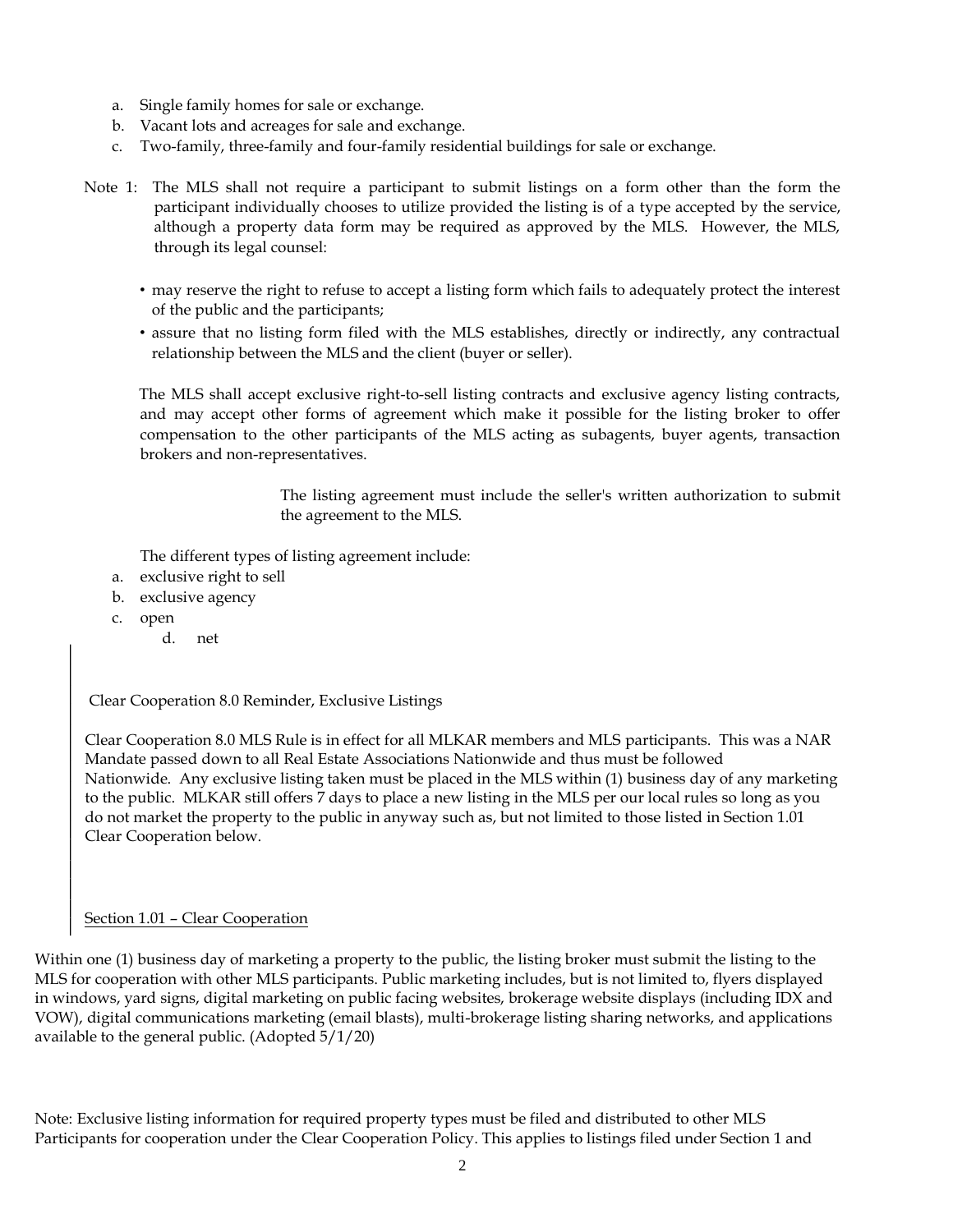listings exempt from distribution under Section 1.3 of the NAR model MLS rules if it is being publicly marketed, and any other situation where the listing broker is publicly marketing an exclusive listing that is required to be filed with the service and is not currently available to other MLS Participants.

## Section 1.3 Exempt Listings

If the seller refuses to permit the listing to be disseminated by the service, the participant may then take the listing (office exclusive) and such listing shall be led with the service but not disseminated to the participants. Filing of the listing should be accompanied by certification signed by the seller that he does not desire the listing to be disseminated by the service.

Note 1: Section 1.3 is not required if the service does not require all (indicate type[s] of listing[s] accepted by the service) listings to be submitted by a participant to the service.

Note 2: MLS Participants must distribute exempt listings within (1) one business day once the listing is publicly marketed. See Section 1.01, Clear Cooperation.

All listings entered into the MLS MUST have a signed listing agreement by the seller(s) and offer compensation (9/14)

New listings are not allowed to be entered into the MLS system if the property is currently listed under any status other than expired, sold or cancelled. (5/14)

Neighborhood features entered into the MLS system must be on the same Island of the listed property. (5/14)

The physical address of the condo must be entered into the address field, not the condominium name. (5/14)

Agents must enter the minimum and maximum rental time period on all condominium listings. (5/14)

The Seller's name must appear in the MLS system listing, unless the Broker has written authority from the seller stating otherwise. (5/14)

The Service may not accept **net listings** because they are deemed unethical and, in most states, illegal. **Open listings** are not accepted, except where required by law, because the inherent nature of an open listing is such as to usually not include the authority to cooperate and compensate other brokers and inherently provides a disincentive for cooperation.

The **exclusive right-to-sell** listing is the conventional form of listing submitted to the MLS in that the seller authorizes the listing broker to cooperate with and to compensate other brokers.

The **exclusive agency** listing also authorizes the listing broker, as exclusive agent, to offer cooperation and compensation on blanket unilateral bases, but also reserves to the seller the general right to sell the property on an unlimited or restrictive basis. Exclusive agency listings and exclusive right-to-sell listings with named prospects exempted should be clearly distinguished by a simple designation such as a code or symbol from exclusive right-to-sell listings with no named prospects exempt, since they can present special risks of procuring cause controversies and administrative problems not posed by exclusive right-to-sell listings with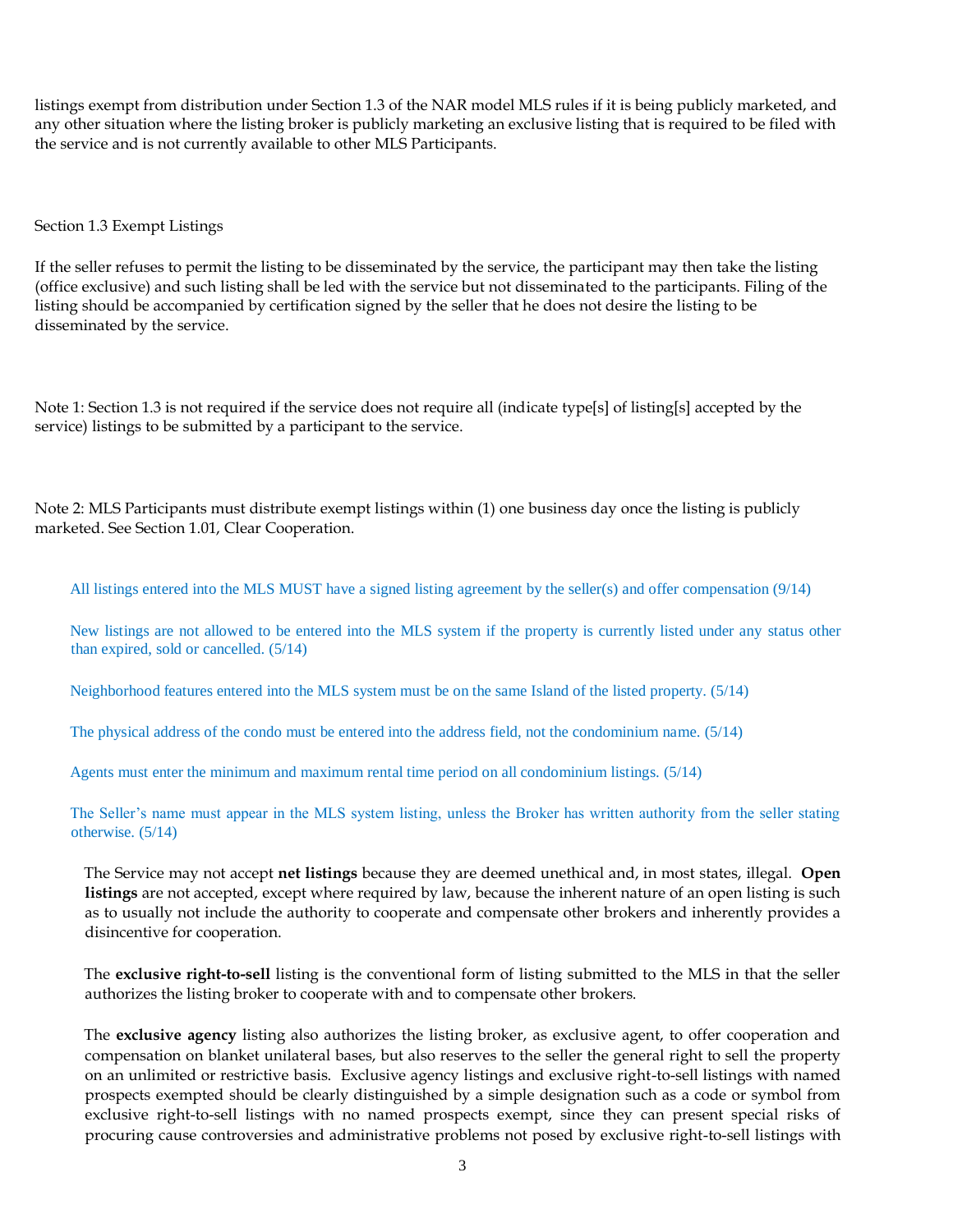no named prospects exempted. Care should be exercised to ensure that different codes or symbols are used to denote exclusive agency and exclusive right-to-sell listings with prospect reservations.

- NOTE 2: The MLS does not regulate the type of listings its members may take. This does not mean that the MLS must accept every type of listing. The MLS shall decline to accept open listings (except where acceptance is required by law) and net listings and it may limit its service to listings of certain kinds of property. But if it chooses to limit the kind of listings it will accept, it shall leave its members free to accept such listings to be handled outside the MLS.
- Note 3: A multiple listing service may, as a matter of local option, accept exclusively listed property that is subject to auction. If such listings do not show a listed price, they may be included in a separate section of the MLS compilation of current listings.

Auction properties may be entered into the MLS system but must offer compensation. Auction properties that are listed in the MLS sys-tem must clearly disclose all conditions of the auction, including all fees associated with placing a bid.

## Section 1.1 Types of Properties

Following are some of the types of properties that may be published through the service, including types described in the preceding paragraph that are required to be filed with the service and other types that may be filed with the service at the participant's option provided, however, that any listing submitted is entered into within the scope of the participant's licensure as a real estate broker:

- a. Residential
- b. Residential Income
- c. Subdivided Vacant Lot and Land
- d. Business Opportunity
- e. Motel-Hotel
- f. Mobile Homes
- g. Mobile Home Parks
- h. Commercial Income
- i. Industrial

## Section 1.1.1. Listings Subject to Rules and Regulations of the Service

Any listing taken on a contract to be filed with the MLS is subject to the Rules and Regulations of the Service upon signature of the seller(s).

## Section 1.2. Detail on Listings Filed with the Service

A listing agreement or property data form, when filed with the MLS by the listing broker, shall be complete in every detail which is ascertainable as specified on the property data form.

All required fields must be entered in order to be placed into the MLS system.

## Section 1.2.1. Limited Service Listings

Listing agreements under which the listing broker will not provide one, or more, of the following services:

- a. arrange appointments for cooperating brokers to show listed property to potential purchasers but instead gives cooperating brokers authority to make such appointments directly with the seller(s)
- b. accept and present to the seller(s) offers to purchase procured by cooperating brokers but instead gives cooperating brokers authority to present offers to purchase directly to the seller(s)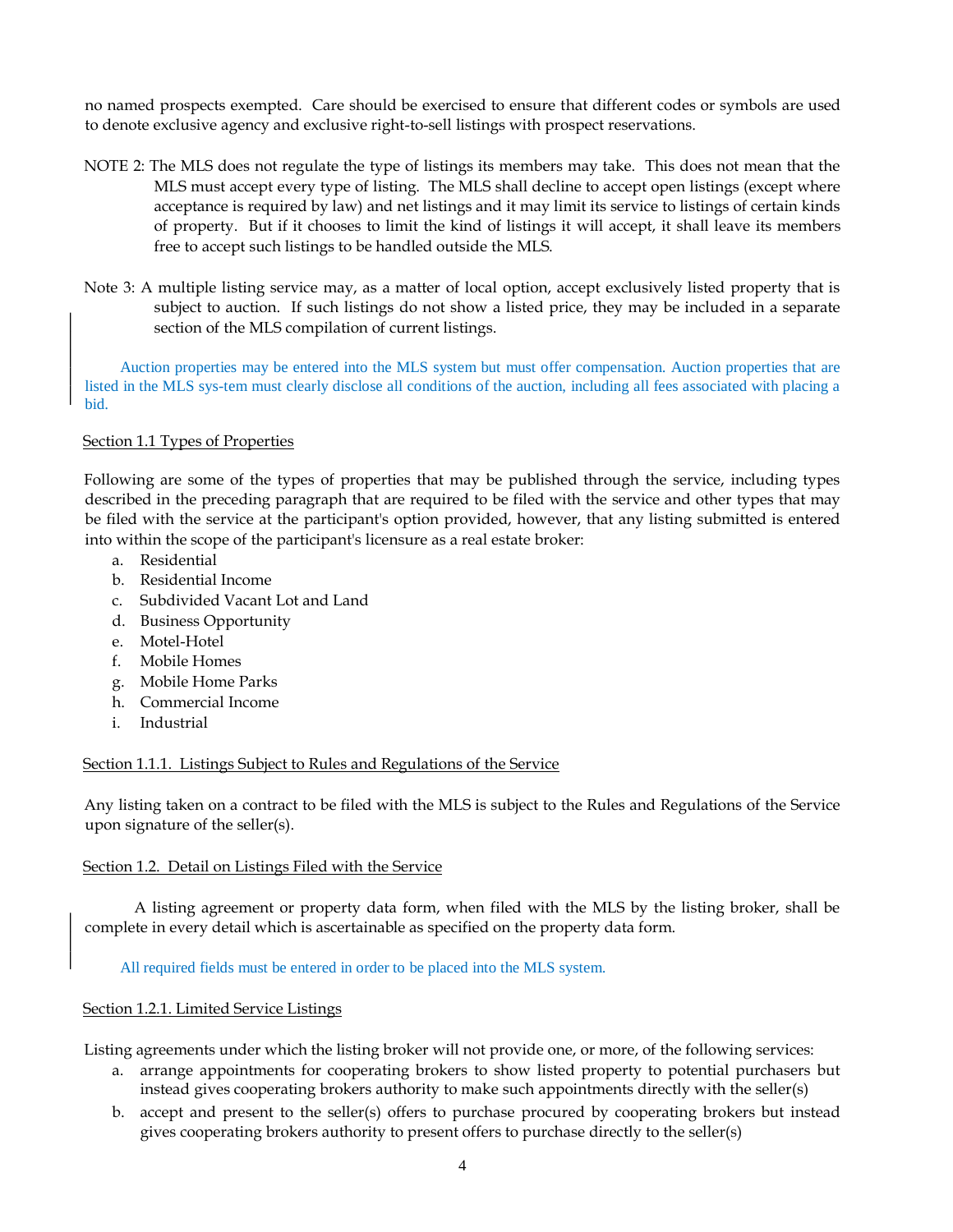- c. advise the seller(s) as to the merits of offers to purchase
- d. assist the seller(s) in developing, communicating, or presenting counter-offers
- e. participate on the seller's(s') behalf in negotiations leading to the sale of the listed property

will be identified with an appropriate code or symbol (e.g., LR or LS) in MLS compilations so potential cooperating brokers will be aware of the extent of the services the listing broker will provide to the seller(s), and any potential for cooperating brokers being asked to provide some or all of these services to listing brokers' clients, prior to initiating efforts to show or sell the property.

## Section 1.3. Exempt Listings

If the seller refuses to permit the listing to be disseminated by the service, the participant may then take the listing (office exclusive) and such listing shall be filed with the service but not disseminated to the participants. Filing of the listing should be accompanied by certification signed by the seller that he does not desire the listing to be disseminated by the service.

## Section 1.4. Change of Status of Listing

Any change in listed price or other change in the original listing agreement shall be made only when authorized in writing by the seller and shall be filed with the Service within twenty-four (24) hours (excepting weekends, holidays and postal holidays) after the authorized change is received by the listing broker.

When a listed property goes under contract with contingencies the status must be changed to Contingent, Contingent Show or Kick Out within one business day, when the contingences are removed the status must be changed to pending within one business day. (5/14)

## Section 1.5. Withdrawal of Listing Prior to Expiration

Listings of property may be withdrawn from the MLS by the listing broker before the expiration date of the listing agreement, provided notice is filed with the service, including a copy of the agreement between the seller and the listing broker which authorizes the withdrawal.

Sellers do not have the unilateral right to require an MLS to withdraw a listing without the listing broker's concurrence. However, when a seller can document that his exclusive relationship with the listing broker has been terminated, the MLS may remove the listing at the request of the seller.

It is not acceptable to solicit for a listing a withdrawn listing as it is still under an active listing agreement. (5/14)

## Section 1.6. Contingencies Applicable to Listings

Any contingency or conditions of any term in a listing shall be specified and noticed to the participants.

## Section 1.7. Listing Price Specified

The full gross listing price stated in the listing contract will be included in the information published in the MLS compilation of current listings, unless the property is subject to auction.

## The listing price cannot be changed while the listed property is under contract. (5/14)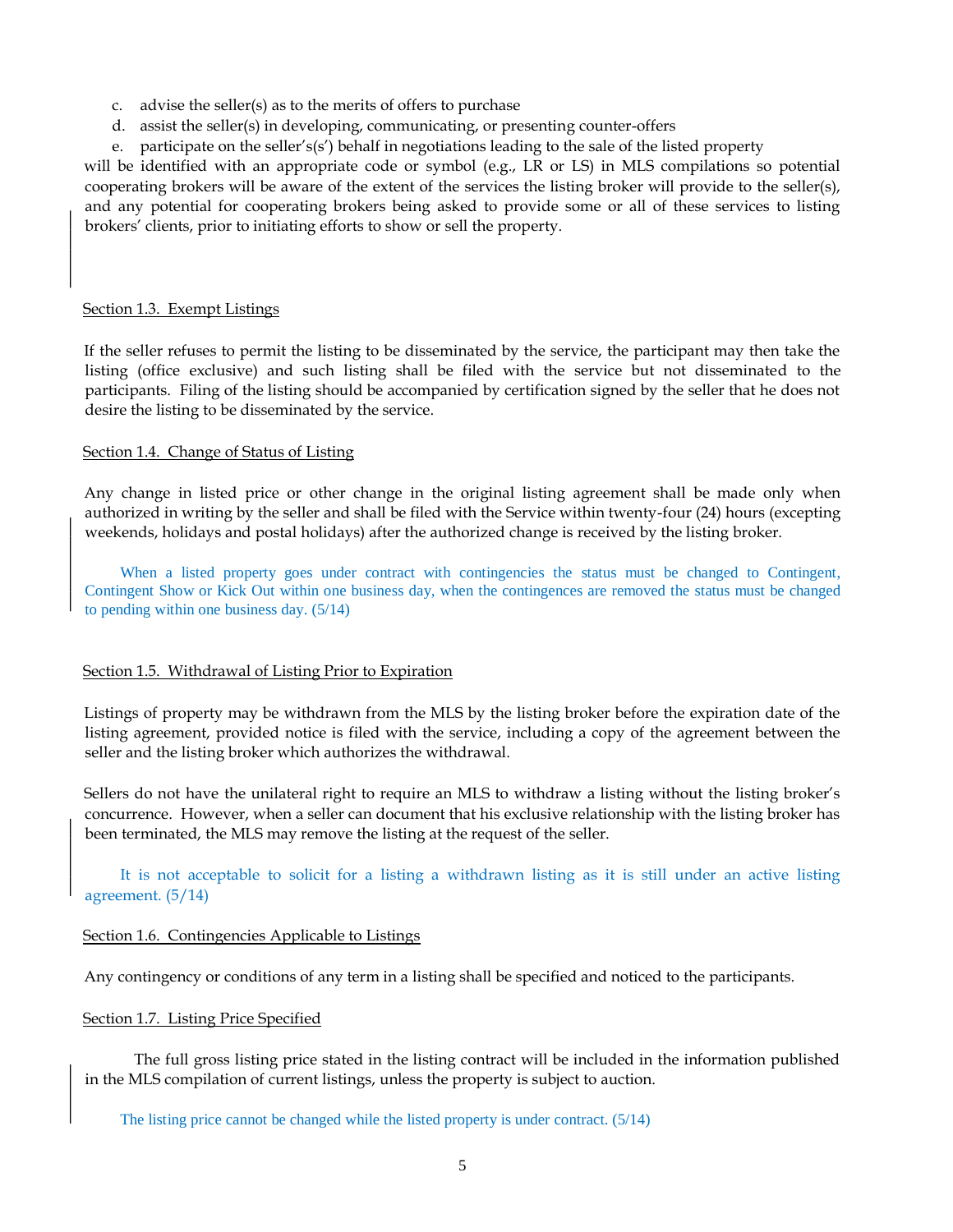## Section 1.8. Listing Multiple Unit Properties

All properties which are to be sold or which may be sold separately must be indicated individually in the listing and on the property data form. When part of a listed property has been sold, proper notification should be given to the MLS.

## Section 1.9. No Control of Commission Rates or Fees Charged by Participants

The MLS shall not fix, control, recommend, suggest, or maintain commission rates or fees for services to be rendered by participants. Further, the MLS shall not fix, control recommend, suggest, or maintain the division of commissions or fees between cooperating participants or between participants and nonparticipants.

## Section 1.10. Expiration of Listings

Listings filed with the multiple listing service will automatically be removed from the compilation of current listings on the expiration date specified in the agreement, unless prior to that date the MLS receives notice that the listing has been extended or renewed.

If notice of renewal or extension is received after the listing has been removed from the compilation of current listings, the extension or renewal will be published in the same manner as a new listing. Extensions and renewals of listings must be signed by the seller(s) and filed with the service.

Extension to the listing agreement MUST be made prior to the expiration of the listing. (5/14)

Extensions, price and other property detail changes must have written authorization from the seller. (5/14)

## Section 1.11. Termination Date on Listings

Listings filed with the service shall bear a definite and final termination date, as negotiated between the listing broker and the seller.

## Section 1.12 Service Area

Only listings of the designated types of property located within the service area of the MLS are required to be submitted to the service. Listings of property located outside the MLS's service area will be accepted if submitted voluntarily by a participant, but are not required by the service.

## Section 1.13. Listings of Suspended Participants

When a participant of the service is suspended from the MLS for failing to abide by a membership duty (i.e., violation of the Code of Ethics, association bylaws, MLS bylaws, MLS rules and regulations, or other membership obligations except failure to pay appropriate dues, fees or charges), all listings currently filed with the MLS by the suspended participant shall, at the participant's option, be retained in the service until sold, withdrawn or expired, and shall not be renewed or extended by the MLS beyond the termination date of the listing agreement in effect when the suspension became effective. If a participant has been suspended from the association (except where MLS participation without association membership is permitted by law) or MLS (or both) for failure to pay appropriate dues, fees or charges, an association MLS is not obligated to provide MLS services, including continued inclusion of the suspended participant's listings in the MLS compilation of the current listing information. Prior to any removal of suspended participant's listings from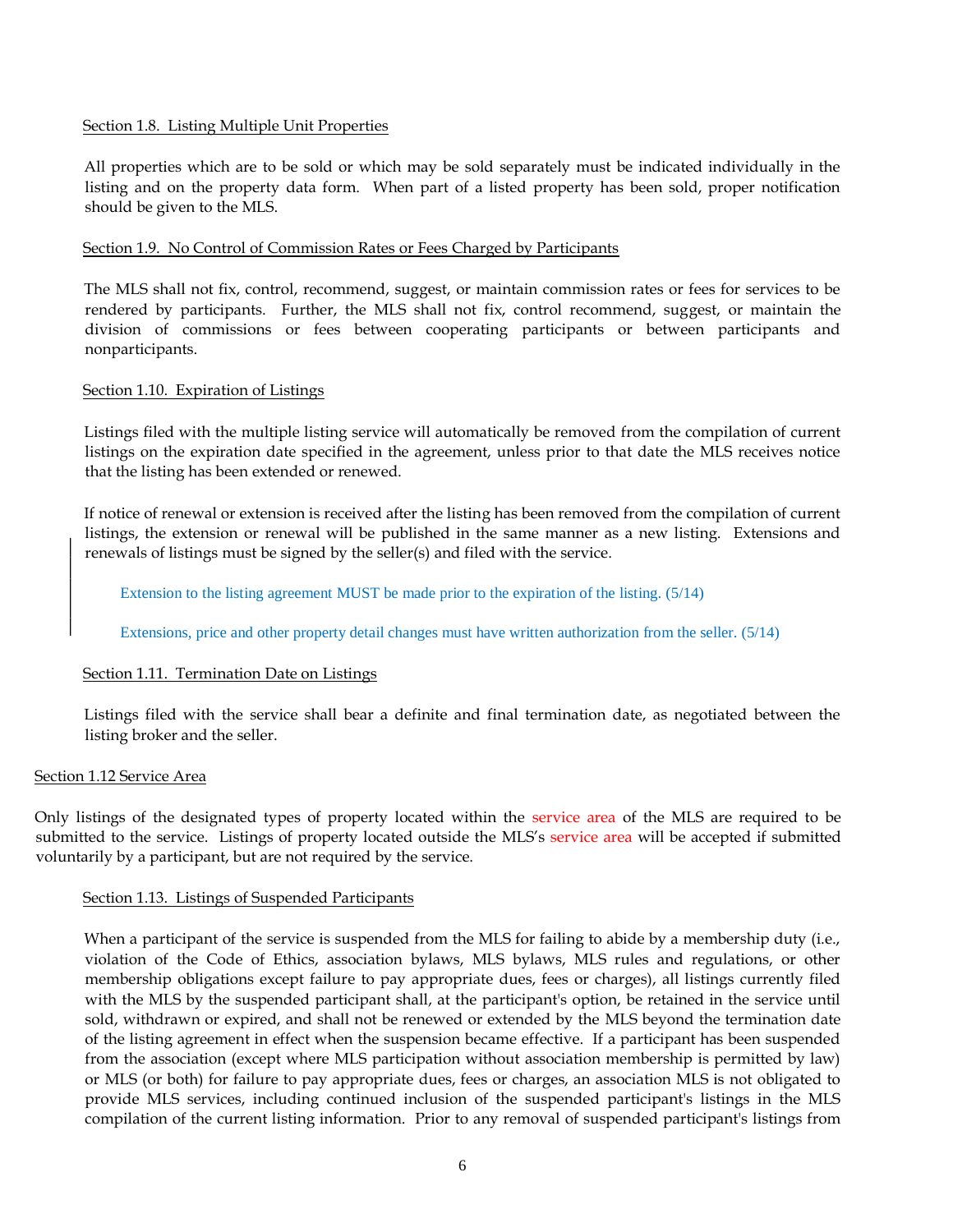the MLS, the suspended participant should be advised in writing of the intended removal so that the suspended participant may advise his clients.

## Section 1.14. Listings of Expelled Participants

When a participant of the service is expelled from the MLS for failing to abide by a membership duty (i.e., violation of the Code of Ethics, association bylaws, MLS bylaws, MLS Rules and Regulations, or other membership obligations except failure to pay appropriate dues, fees or charges), all listings currently filed with the MLS shall, at the expelled participant's option, be retained in the service until sold, withdrawn, or expired, and shall not be renewed or extended by the MLS beyond the termination date of the listing agreement in effect when the expulsion became effective. If a participant has been expelled from the association (except where MLS participation without association membership is permitted by law) or MLS (or both) for failure to pay appropriate dues, fees or charges, the association MLS is not obligated to provide MLS services, including continued inclusion of the expelled participant's listings in the MLS compilation of current listing information. Prior to any removal of expelled participant's listings from the MLS, the expelled participant should be advised in writing of the intended removal so that the expelled participant may advise his clients.

## Section 1.15. Listings of Resigned Participants

When a participant resigns from the MLS, the MLS is not obligated to provide services, including continued inclusion of the resigned participant's listings in the MLS compilation of current listing information. Prior to any removal of resigned participant's listings from the MLS, the resigned participant should be advised in writing of the intended removal so that the resigned participant may advise his clients.

## **SELLING PROCEDURES**

## Section 2. Showings and Negotiations

Appointments for showings and negotiations with the seller for the purchase of listed property filed with the MLS shall be conducted through the listing broker, except under the following circumstances:

a. The listing broker gives the cooperating broker specific authority to show and/or negotiate directly, or

b. After reasonable effort, the cooperating broker cannot contact the listing broker or his representative; however, the listing broker, at his option, may preclude such direct negotiations by cooperating brokers.

c. All property listed in the MLS system must be available to show unless otherwise noted in the agent remarks of the dates it is unavailable. Any property listed in the MLS system that is not available to show for 30 days or more MUST be temporally withdrawn or cancelled.

## Section 2.1. Presentation of Offers

The listing broker must make arrangements to present the offer as soon as possible, or give the cooperating broker a satisfactory reason for not doing so.

## Section 2.2. Submission of Written Offers and Counter-offers

The listing broker shall submit to the seller all written offers until closing unless precluded by law, government rule, regulation, or agreed otherwise in writing between the seller and the listing broker. Unless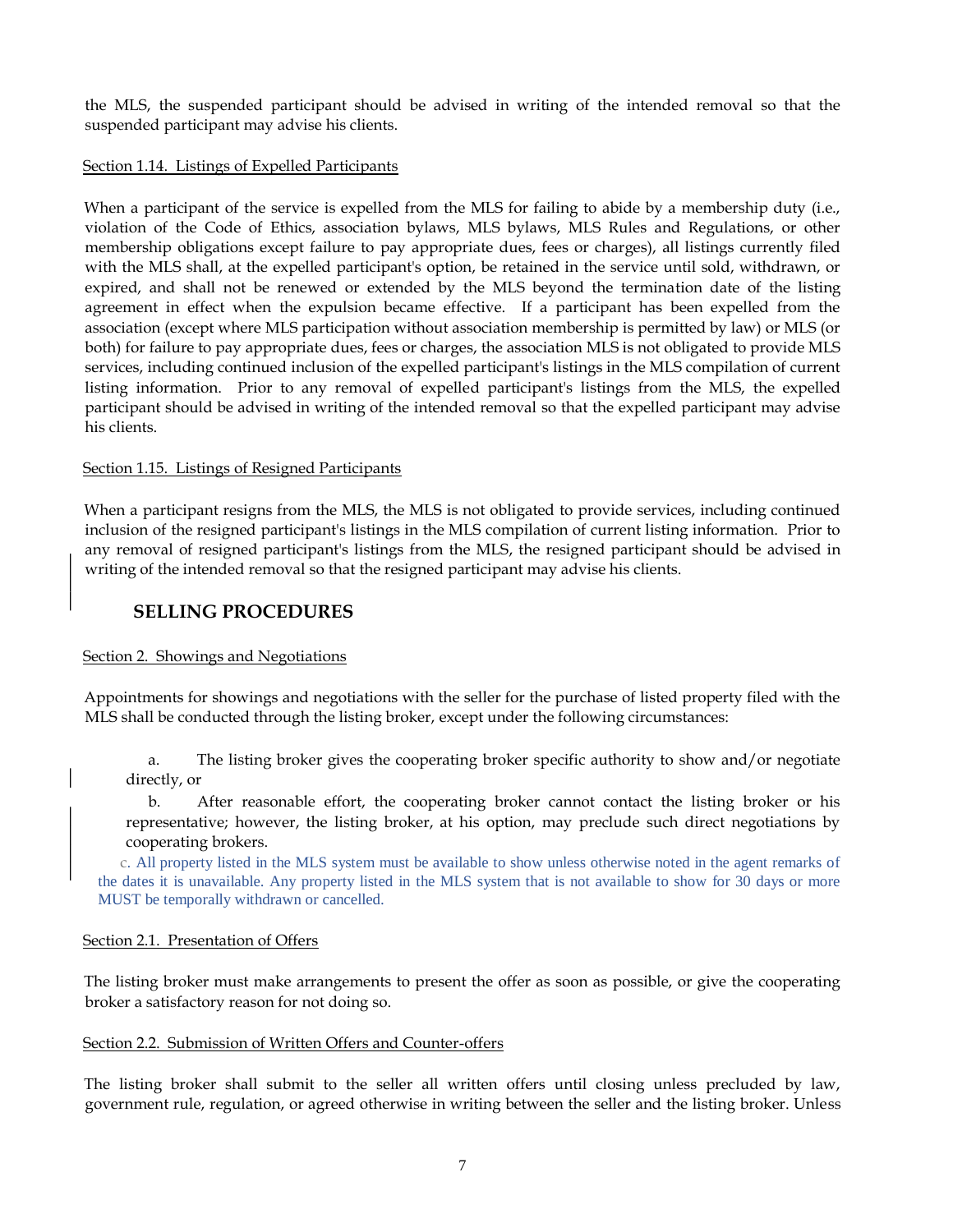the subsequent offer is contingent upon the termination of an existing contract, the listing broker shall recommend that the seller obtain the advice of legal counsel prior to acceptance of the subsequent offer.

Participants representing buyers or tenants shall submit to the buyer or tenant all offers and counter-offers until acceptance, and shall recommend that buyers and tenants obtain legal advice where there is a question about whether a pre-existing contract has been terminated.

## Section 2.3. Right of Cooperating Broker in Presentation of Offer

The cooperating broker (subagent or buyer agent) or his representative has the right to participate in the presentation to the seller or lessor of any offer he secures to purchase or lease. He does not have the right to be present at any discussion or evaluation of that offer by the seller or lessor and the listing broker. However, if the seller or lessor gives written instructions to the listing broker that the cooperating broker not be present when an offer the cooperating broker secured is presented, the cooperating broker has the right to a copy of the seller's written instruction. None of the foregoing diminishes the listing broker's right to control the establishment of appointments for such presentations.

## Section 2.4. Right of Listing Broker in Presentation of Counter-offer

The listing broker or his representative has the right to participate in the presentation of any counter-offer made by the seller or lessor. He does not have the right to be present at any discussion or evaluation of a counter-offer by the purchaser or lessee (except where the cooperating broker is a subagent). However, if the purchaser or lessee gives written instructions to the cooperating broker that the listing broker not be present when a counter-offer is presented, the listing broker has the right to a copy of the purchaser's or lessee's written instructions.

## Section 2.5. Reporting Sales to the Service

Status changes, including final closing of sales and sale prices, contingency, pending, etc, shall be made in the multiple listing service by the listing broker within 1 business day after they have occurred. If negotiations were carried on under Section 2(a) or (b) hereof, the cooperating broker shall report accepted offers and prices to the listing broker within 1 business day after occurrence and the listing broker shall change them in the MLS within 1 business day after receiving notice from the cooperating broker.

- NOTE 1: The listing agreement of a property filed with the MLS by the listing broker should include a provision expressly granting the listing broker authority to advertise; to file the listing with the MLS; to provide timely notice of status changes of the listing to the MLS; and to provide sales information including selling price to the MLS upon sale of the property. If deemed desirable by the MLS to publish sales information prior to final closing (settlement) of a sales transaction, the listing agreement should also include a provision expressly granting the listing broker the right to authorize dissemination of this information by the MLS to its Participants.
- NOTE 2: In disclosure states, if the sale price of a listed property is recorded, the reporting of the sale price may be required by the MLS.
- In states where the actual sale prices of completed transactions are not publicly accessible, failure to report sale prices can result in disciplinary action only if the MLS:
	- 1. categorizes sale price information as confidential and
	- 2. limits use of sale price information to participants and subscribers in providing real estate services, including appraisals and other valuations, to customers and clients; and to governmental bodies and third-party entities only as provided below.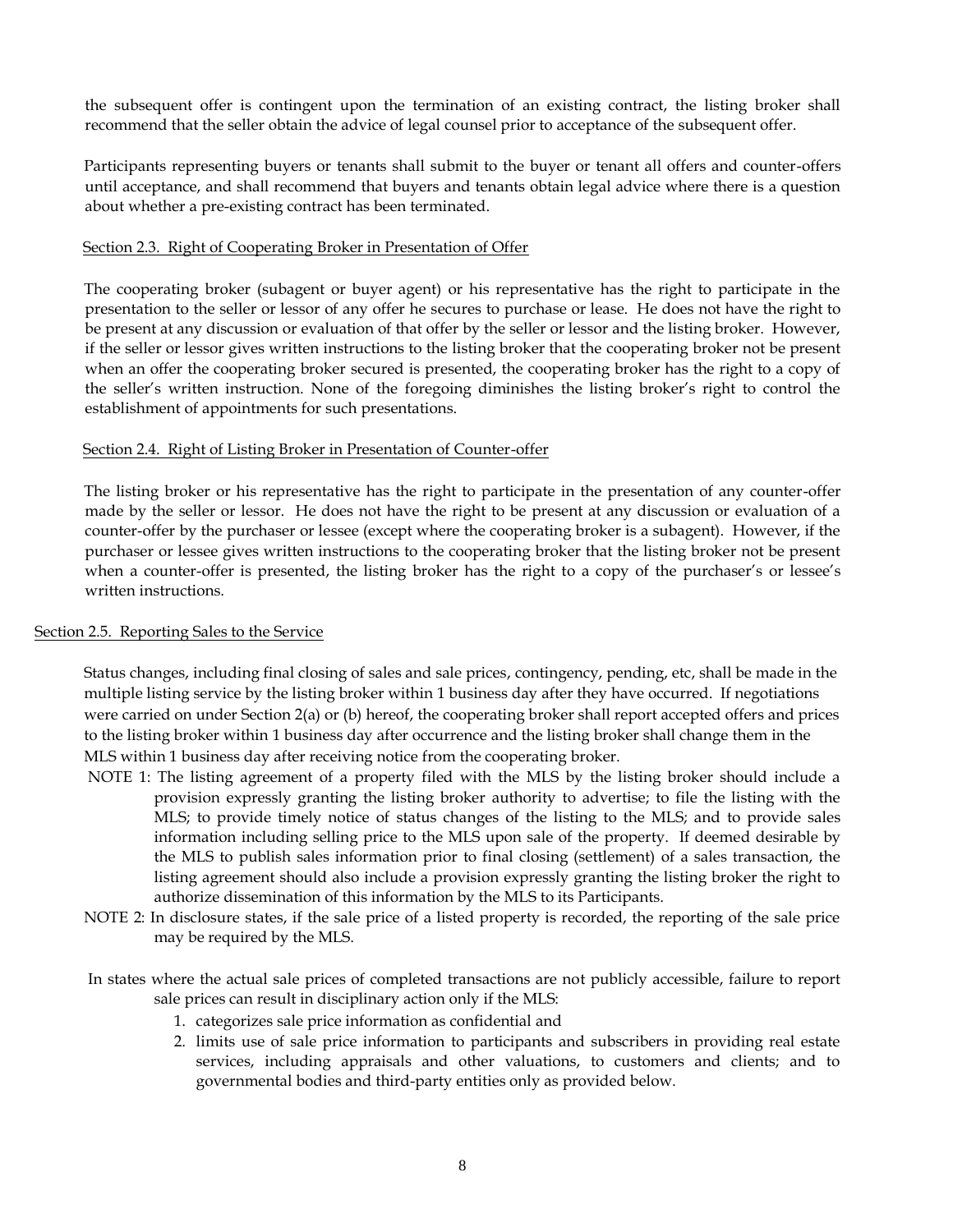- The MLS may provide sale price information to governmental bodies only to be used for statistical purposes (including use of aggregated data for purposes of valuing property) and to confirm the accuracy of information submitted by property owners or their representatives in connection with property valuation challenges; and to third-party entities only to be used for academic research, statistical analysis, or for providing services to participants and subscribers. In any instance where a governmental body or third-party entity makes sale price information provided by the MLS available other than as provided for in this provision, a listing participant may request the sale price information for a specific property be withheld from dissemination for these purposes with written authorization from the seller, and withholding of sale price information from those entities shall not be construed as a violation of the requirement to report sale prices.
- NOTE 3: As established in the Virtual Office Website ("VOW") policy, sale prices can only be categorized as confidential in states where the actual sale prices of completed transactions are not accessible from public records.

## Section 2.6. Reporting Resolutions of Contingencies

The listing broker shall report to the MLS within twenty-four (24) hours that a contingency on file with the MLS has been fulfilled or renewed, or the agreement canceled.

## Section 2.7. Advertising of Listings Filed with the Service

A listing shall not be advertised by any Participant other than the listing broker without the prior consent of the listing broker.

## Section 2.8. Reporting Cancellation of Pending Sale

The listing broker shall report immediately to the MLS the cancellation of any pending sale, and the listing shall be reinstated immediately.

## Section 2.9 Disclosing the Existence of Offers

Listing brokers, in response to inquiries from buyers or cooperating brokers shall, with the seller's approval, disclose the existence of offers on the property. Where disclosure is authorized, the listing broker shall also disclose if asked whether offers were obtained by the listing licensee, by another licensee in the listing firm, or by a cooperating broker.

## Section 2.10 Availability of Listed Property

Listing brokers shall not misrepresent the availability of access to show or inspect listed property.

## **REFUSAL TO SELL**

## Section 3. Refusal to Sell

If the seller of any listed property filed with the MLS refuses to accept a written offer satisfying the terms and conditions stated in the listing, such fact should be transmitted immediately to the service and to all participants.

## **PROHIBITIONS**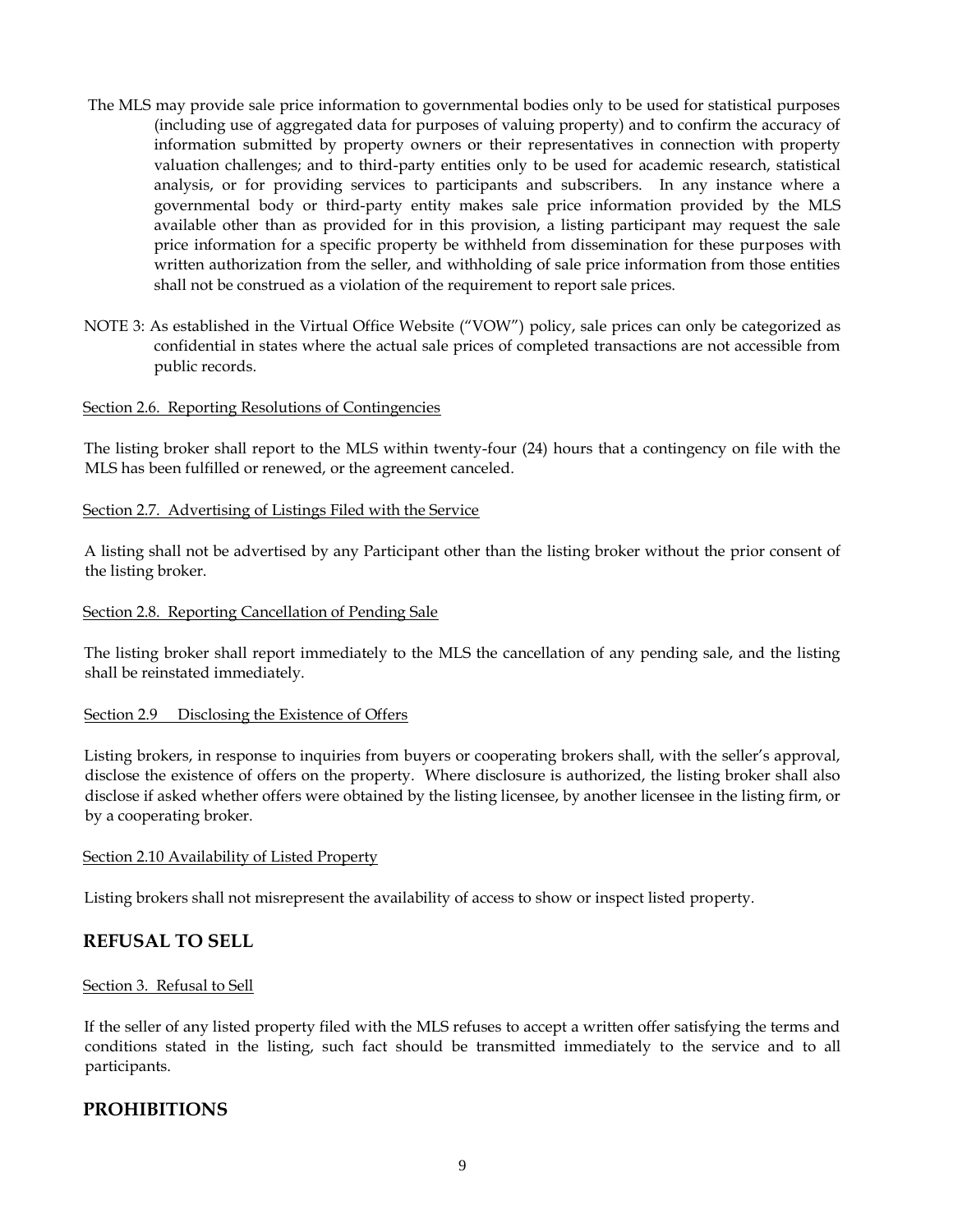## Section 4. Information for Participants Only

Any listing filed with the service shall not be made available to any broker or firm not a member of the MLS without prior consent of the listing broker.

## Section 4.1. "For Sale" Signs

Only the "For Sale" sign of the listing broker may be placed on a property.

## Section 4.2. "Sold" Signs

Prior to closing, only the "sold" sign of the listing broker may be placed on a property unless the listing broker authorizes the cooperating broker (selling broker) to post such a sign.

## Section 4.3. Solicitation of Listing Filed with the Service

Participants shall not solicit a listing on property filed with the service unless such solicitation is consistent with Article 16 of the REALTORS®' Code of Ethics, its Standards of Practice and its Case Interpretations.

NOTE: This Section is to be construed in a manner consistent with Article 16 of the Code of Ethics and particularly Standard of Practice 16-3. This Section is intended to encourage sellers to permit their properties to be filed with the service by protecting them from being solicited, prior to expiration of the listing, by brokers and salespersons seeking the listing upon its expiration.

> Without such protection, a seller could receive hundreds of calls, communications, and visits from brokers and salespersons who have been made aware through MLS filing of the date the listing will expire and desire to substitute themselves for the present broker.

This section is also intended to encourage brokers to participate in the service by assuring them that other participants will not attempt to persuade the seller to breach the listing agreement or to interfere with their attempts to market the property. Absent the protection afforded by this section, listing brokers would be most reluctant to generally disclose the identity of the seller or the availability of the property to other brokers.

 This section does not preclude solicitation of listings under the circumstances otherwise recognized by the Standards of Practice related to Article 16 of the Code of Ethics.

## Section 4.4 Use of the Terms MLS and Multiple Listing Service

No MLS participant, subscriber or licensee affiliated with any participant shall, through the name of their firm, their URLs, their e-mail addresses, their website addresses, or in any other way represent, suggest, or imply that the individual or firm is an MLS, or that they operate an MLS. Participants, subscribers and licensees affiliated with participants shall not represent, suggest, or imply that consumers or others have direct access to MLS databases, or that consumers or others are able to search MLS databases available only to participants and subscribers. This does not prohibit participants and subscribers from representing that any information they are authorized under MLS rules to provide to clients or customers is available on their websites or otherwise

Section 4.5 Only One Listing for the Same Property May be on the MLS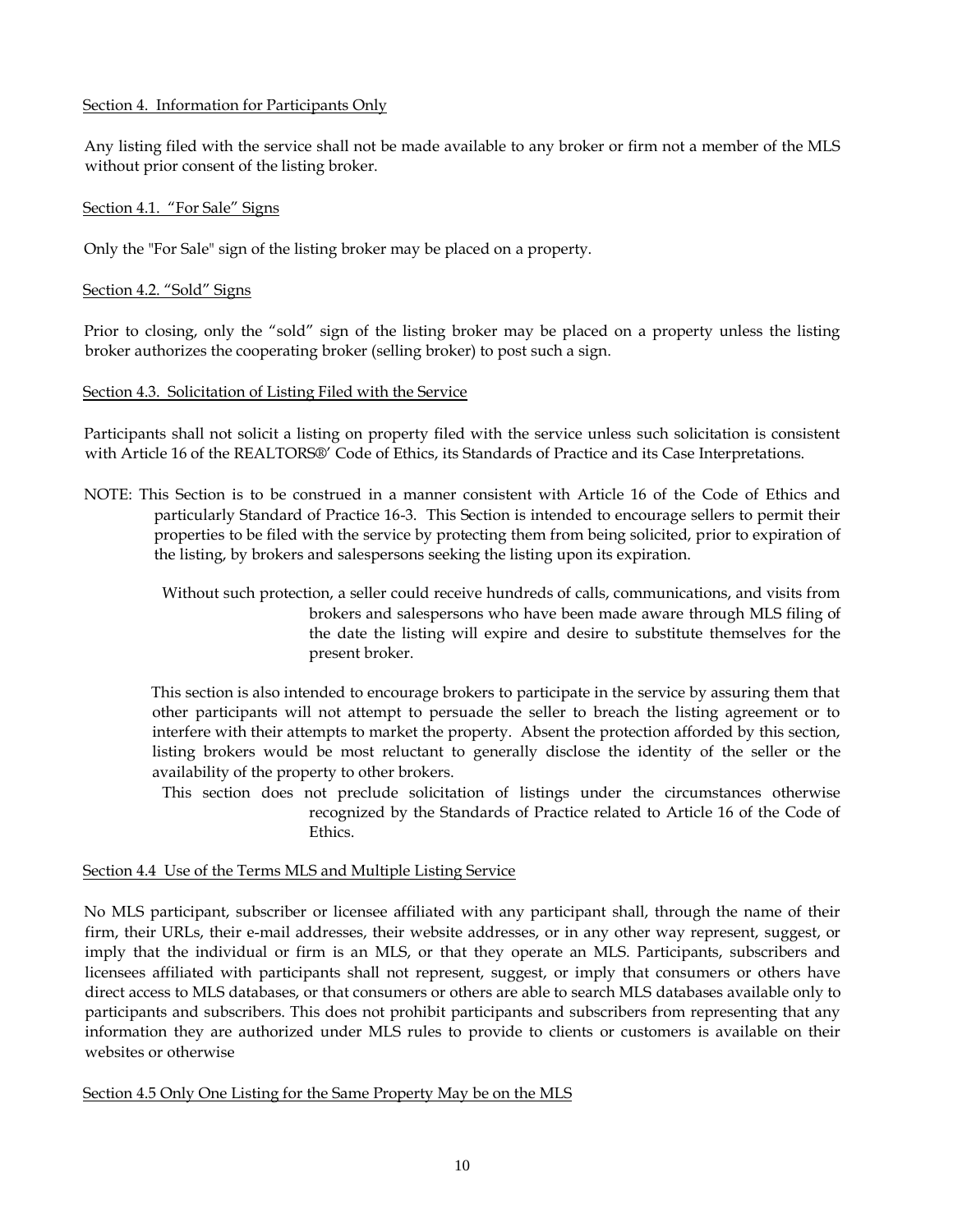In the event that a buyer, under a contract for sale and purchase resulting from a current MLS listing lists the property for resale, the MLS shall not accept the listing until after the closing occurs. Thus, only one listing for the same property may be on the MLS at one time. (4/05)

# **DIVISION OF COMMISSIONS**

## Section 5 Compensation Specified on Each Listing

The listing broker shall specify, on each listing filed with the multiple listing service, the compensation offered to other multiple listing service participants for their services in the sale of such listing. Such offers are unconditional except that entitlement to compensation is determined by the cooperating broker's performance as the procuring cause of the sale (or lease) or as otherwise provided for in this rule. The listing broker's obligation to compensate any cooperating broker as the procuring cause of the sale (or lease) may be excused if it is determined through arbitration that, through no fault of the listing broker and in the exercise of good faith and reasonable care, it was impossible or financially unfeasible for the listing broker to collect a commission pursuant to the listing agreement. In such instances, entitlement to cooperative compensation offered through MLS would be a question to be determined by an arbitration hearing panel based on all relevant facts and circumstances including, but not limited to, why it was impossible or financially unfeasible for the listing broker to collect some or all of the commission established in the listing agreement; at what point in the transaction did the listing broker know (or should have known) that some or all of the commission established in the listing agreement might not be paid; and how promptly had the listing broker communicated to cooperating brokers that the commission established in the listing agreement might not be paid.

In filing a property with the MLS of an association of REALTORS, the participant of the service is making blanket unilateral offers of cooperation to the other MLS participants, and shall therefore specify on each listing filed with the service, the compensation being offered to the other MLS participants. Specifying the compensation on each listing is necessary because the cooperating broker has the right to know what his compensation shall be prior to his endeavor to sell. <sup>1</sup>

<sup>1</sup> The compensation specified on listings filed with the MLS shall appear in one of two forms. The essential and appropriate requirement by an Association MLS is that information to be published shall clearly inform the Participants as to the compensation they will receive in cooperative transaction unless advised otherwise by the listing broker in writing in advance of submitting an offer to purchase. The compensation specified on listings published by the MLS shall be shown in one of the following forms:

- 1. By showing a percentage of the gross selling price.
- 2. By showing a definite dollar amount.

The listing broker retains the right to determine the amount of compensation offered to other participants (acting as subagents, buyer agents, or in other agency or non-agency capacities defined by law) which may be the same or different.

- This shall not preclude the listing broker from offering any MLS participant compensation other than the compensation indicated on any listing published by the MLS, provided the listing broker informs the other broker, in writing, in advance of submitting an offer to purchase, and provided that the modification in the specified compensation is not the result of any agreement among all or any other participants in the service. Any superseding offer of compensation must be expressed as either a percentage of the gross sales price or as a flat dollar amount.
- Note 1: The MLS shall not have a rule requiring the listing broker to disclose the amount of total negotiated commission in his listing contract, and the association MLS shall not publish the total negotiated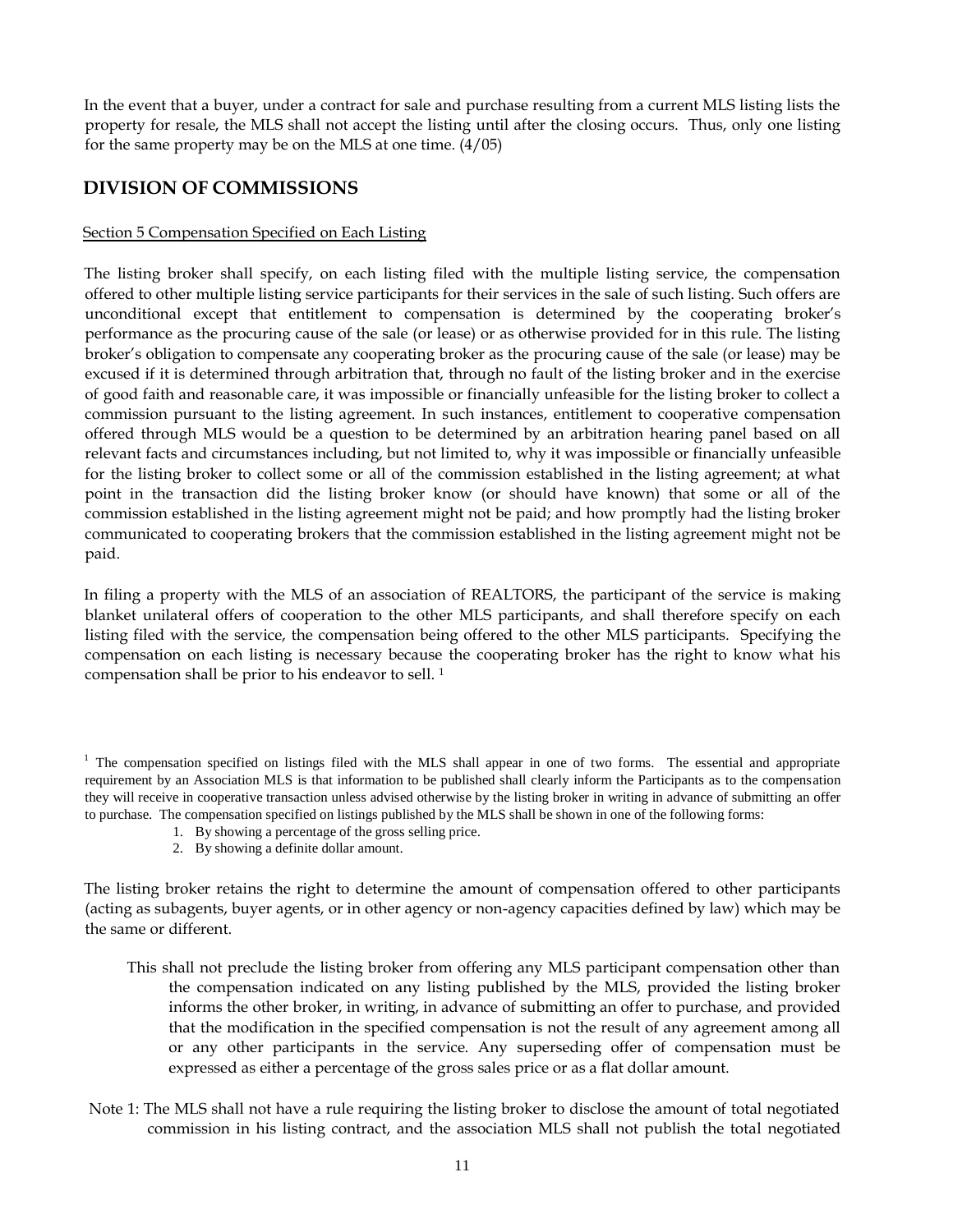commission on a listing which has been submitted to the MLS by a participant. The association MLS shall not disclose in any way the total commission negotiated between the seller and the listing broker.

- Note 2: The listing broker may, from time to time, adjust the compensation offered to other MLS participants for their services with respect to any listing by advance published notice to the service so that all participants will be advised.
	- Note 3: The MLS shall make no rule on the division of commissions between participants and nonparticipants. This should remain solely the responsibility of the listing broker.
	- Note 4: Multiple Listing Services, at their discretion, may adopt rules and procedures enabling listing brokers to communicate to potential cooperating brokers that gross commissions established in listing contracts are subject to court approval, and that compensation payable to cooperating brokers may be reduced if the gross commission established in the listing contract is reduced by a court. In such instances, the fact that the gross commission is subject to court approval and either the potential reduction in compensation payable to cooperating brokers or the method by which the potential reduction in compensation will be calculated must be clearly communicated to potential cooperating brokers prior to the time they submit an offer that ultimately results in a successful transaction.
	- Note 5: Nothing in these MLS rules precludes a listing participant and a cooperating participant, as a matter of mutual agreement, from modifying the cooperative compensation to be paid in the event of a successful transaction.
	- Note 6: Multiple listing services must give participants the ability to disclose to other participants any potential for a short sale. As used in these rules, short sales are defined as a transaction where title transfers, where the sale price is insufficient to pay the total of all liens and costs of sale, and where the seller does not bring sufficient liquid assets to the closing to cure all deficiencies. Multiple listing services may, as a matter of local discretion, require participants to disclose potential short sales when participants know a transaction is a potential short sale. In any instance where a participant discloses a potential short sale, they must also be permitted to communicate to other participants how any reduction in the gross commission established in the listing contract required by the lender as a condition of approving the sale will be apportioned between listing and cooperating participants. All confidential disclosures and confidential information related to short sales must be communicated through dedicated fields or confidential "remarks" available only to participants and subscribers.

Note 7: While MLSs are not required to authorize participants to offer While MLSs are not required to authorize participants to offer cooperative compensation based on net sale prices, those that do permit such offers must define "seller concessions" for purposes other than new construction, unless that term is defined by applicable

state law or regulation. The following definition of "seller concessions" is suggested but not required for adoption:

Points paid by seller on behalf of buyer, seller-paid buyer closing costs, cash or cash allowances not escrowed, down payment assistance, additions or alterations not considered deferred maintenance, and personal property not usual and customary to such transactions conveyed from seller to buyer having an agreed upon monetary value. *(Adopted 05/12)*

#### Section 5.0.1 Disclosing Potential Short Sales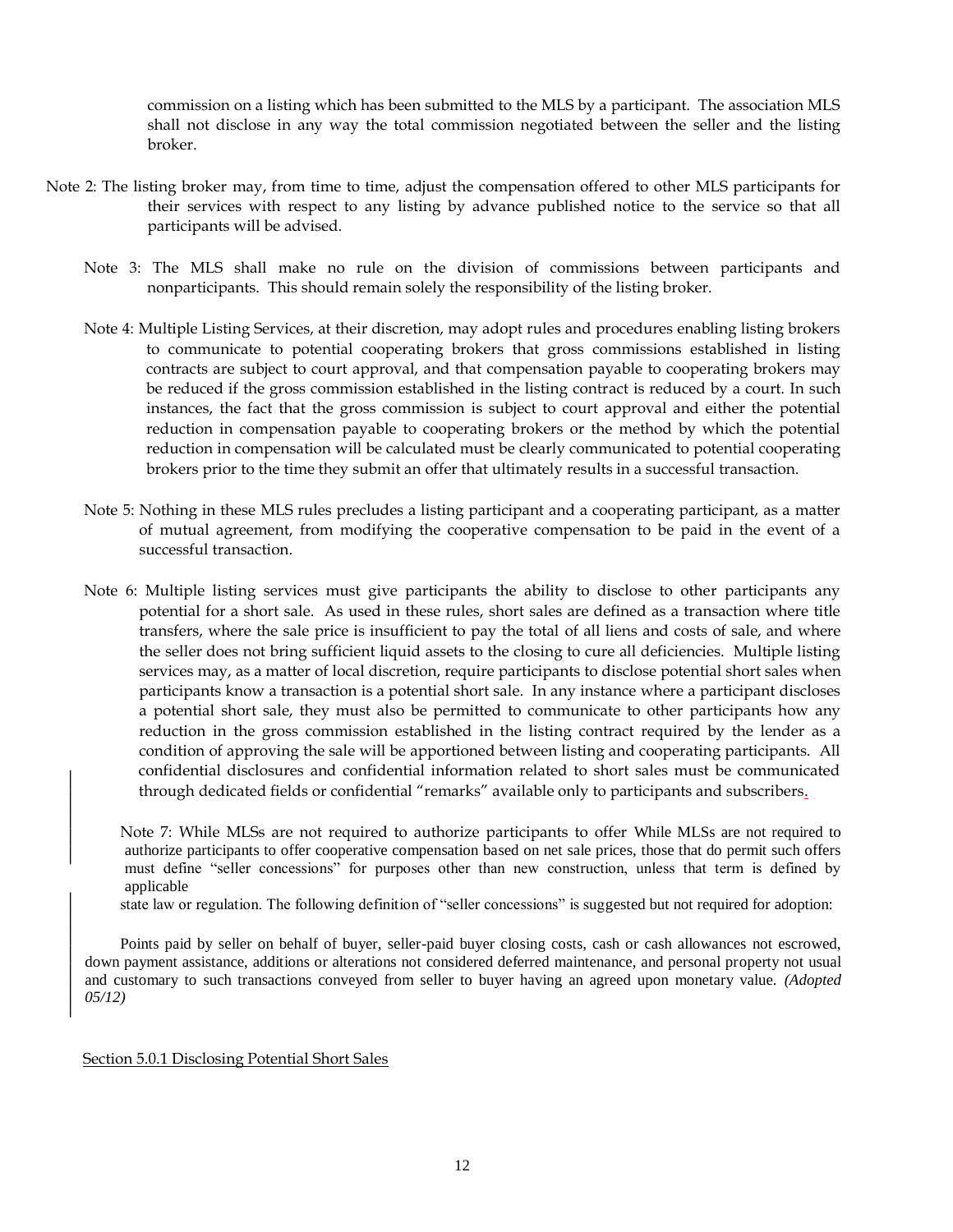Participants must disclose potential short sales (defined as a transaction where title transfers, where the sale price is insufficient to pay the total of all liens and costs of sale and where the seller does not bring sufficient liquid assets to the closing to cure all deficiencies) when reasonably known to the listing participants.

When disclosed, participants may, at their discretion, advise other participants whether and how any reduction in the gross commission established in the listing agreement, required by the lender as a condition of approving the sale, will be apportioned between listing and cooperating participants.

Where participants communicate to other participants how any reduction in the gross commission established in the listing contract required by the lender as condition of approving the sale will be apportioned between the listing and cooperating participants, listing participants shall disclose to cooperating participants in writing the total reduction in the gross commission and the amount by which the compensation payable to the cooperating broker will be reduced within 24 hours of receipt of notification from the lender.

## Section 5.1 Participant as Principal

If a participant or any licensee (or licensed or certified appraiser) affiliated with a participant has any ownership interest in a property, the listing of which is to be disseminated through the MLS, that person shall disclose that interest when the listing is filed with the MLS and such information shall be disseminated to all MLS participants.

## Section 5.2 Participant as Purchaser

If a participant or any licensee (including licensed and certified appraisers) affiliated with a participant wishes to acquire an interest in property listed with another participant, such contemplated interest shall be disclosed, in writing, to the listing broker not later than the time an offer to purchase is submitted to the listing broker.

## Section 5.3 Dual or Variable Rate Commission Arrangements

The existence of a dual or variable rate commission agreement (i.e., one in which the seller/landlord agrees to pay a specified commission if the property is sold/leased by the listing broker without assistance and a different commission if the sale/lease results through the efforts of a cooperating broker; or one in which the seller/landlord agrees to pay a specified commission if the property is sold/lease by the listing broker either with or without the assistance of a cooperating broker and a different commission if the sale/lease results through the efforts of the seller/landlord) shall be disclosed by the listing broker by a key, code or symbol as required by the MLS. The listing broker shall, in response to inquires from potential cooperating brokers, disclose the differential that would result in either a cooperative transaction, or alternatively in a sale/lease that results through the efforts of the seller/landlord. If the cooperating broker is a buyer/tenant representative, the buyer/tenant representative must disclose such information to their client before the client makes an offer to purchase or lease.

## **SERVICE CHARGES**

## Section 6 Service Fees and Charges

The following service charges for operation of the MLS are in effect to defray the costs of the service and are subject to change from time to time as determined by the MLS committee, subject to approval of the Board of Director's.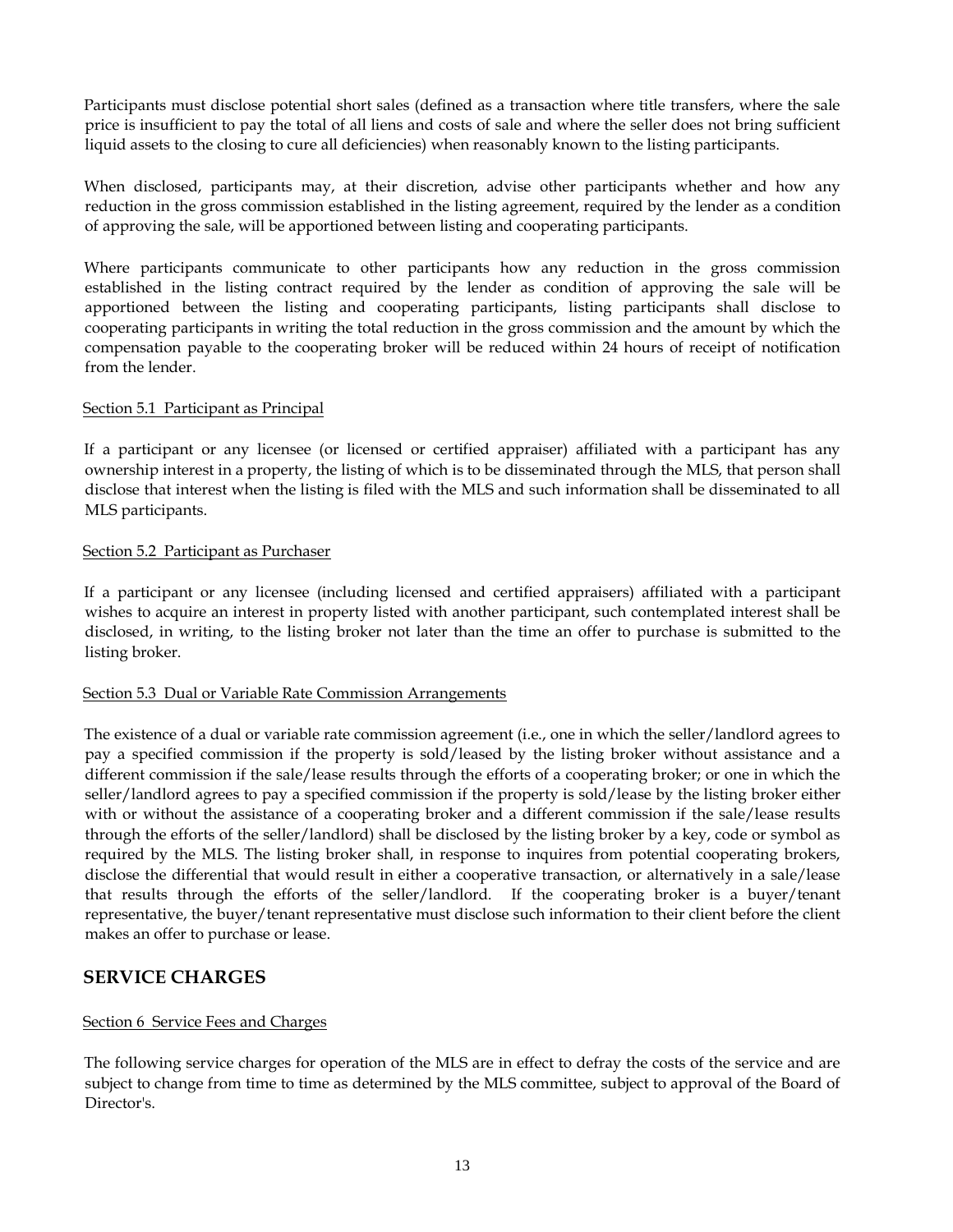(a) Initial Participation Fee: An applicant for participation in the service shall pay an application fee of \$500.00 with such fee to accompany the application.

NOTE: The initial participation fee shall approximate the cost of bringing the service to the participant.

(b) Recurring Access Fee: Access fees for each participant shall be in the amount of \$40.00 per month if paid by check annually or semiannually, if paid other than annual or semiannual such as monthly the fee is \$50 per month times each licensee whether licensed as a broker or salesperson who is employed by or affiliated as an Independent Contractor with the participant.

- (c) Billing Statements: Billing statements shall be addressed to the participant on the last day of each month for that month's services.
- (d) Payment Due: Payment of MLS fees shall be made within ten (10) days of billing. Services may be suspended if payment is not made within 30 days. Payment in full is required to the MLS by the participant.

(e) However, MLSs must provide participants the option of a no-cost waiver of MLS fees, dues, and charges for any licensee or licensed or certified appraiser who can demonstrate subscription to a different MLS where the principal broker participates. MLSs may, at their discretion, require waiver recipients and their participants to sign a certification for nonuse of its MLS services, which can include penalties and termination of the waiver if violated.\* (Adopted 11/17)

(f) Multiple listing services that choose to include affiliated unlicensed administrative and clerical staff, personal assistants, and/or individuals seeking licensure or certification as real estate appraisers among those eligible for access to and use of MLS information as subscribers may, at their discretion, charge recurring fees. (Amended 11/17)

(g)

## Section 6.1 MLS FINES:

These Rules and Regulations are set up to give the buying and selling public the best possible service and to provide proper and equitable cooperation between participants. The listing office will be notified if there is a violation of the MLS Rules and Regulations.

- (a) For not inputting a new listing with the computer service 7 days after all signatures have been obtained unless they have a signed request by the seller to not place in the MLS, the listing member shall receive a warning, quoting the current policy for the first offense. The second will incur an assessment of \$50. The third offense will incur an assessment of \$100.
- (b) For incorrect information on a listing, personal contact information/and or company information in Virtual Tours, documents, consumer remarks, and photos on a listing, and/or non mapping of properties, the listing member shall receive a warning quoting the current policy for the first offense. The second will incur an assessment of \$50. The third offense will incur an assessment of \$100.
- (c) For failing to make status changes within one business day after all necessary signatures have been obtained, the listing member shall receive a warning, quoting the current policy for the first offense only. The second day or second offense will incur an assessment of \$500. The third offense or third day will incur an assessment of \$3000. The forth offense or forth day will incur a suspension of MLS Access for 30 days and will not be reactivated until all fines are paid and status is changed.

(d) For not complying with a requested listing audit, sold audit, or status change audit including providing listing agreement, purchase contract or other documentation requested by staff within 24 hours after the requested date, the listing member shall receive a warning quoting the current policy for the first offense. The second will incur an assessment of \$50. The third offense will incur an assessment of \$100. If information not provided within 48 hours an additional offense may be fined.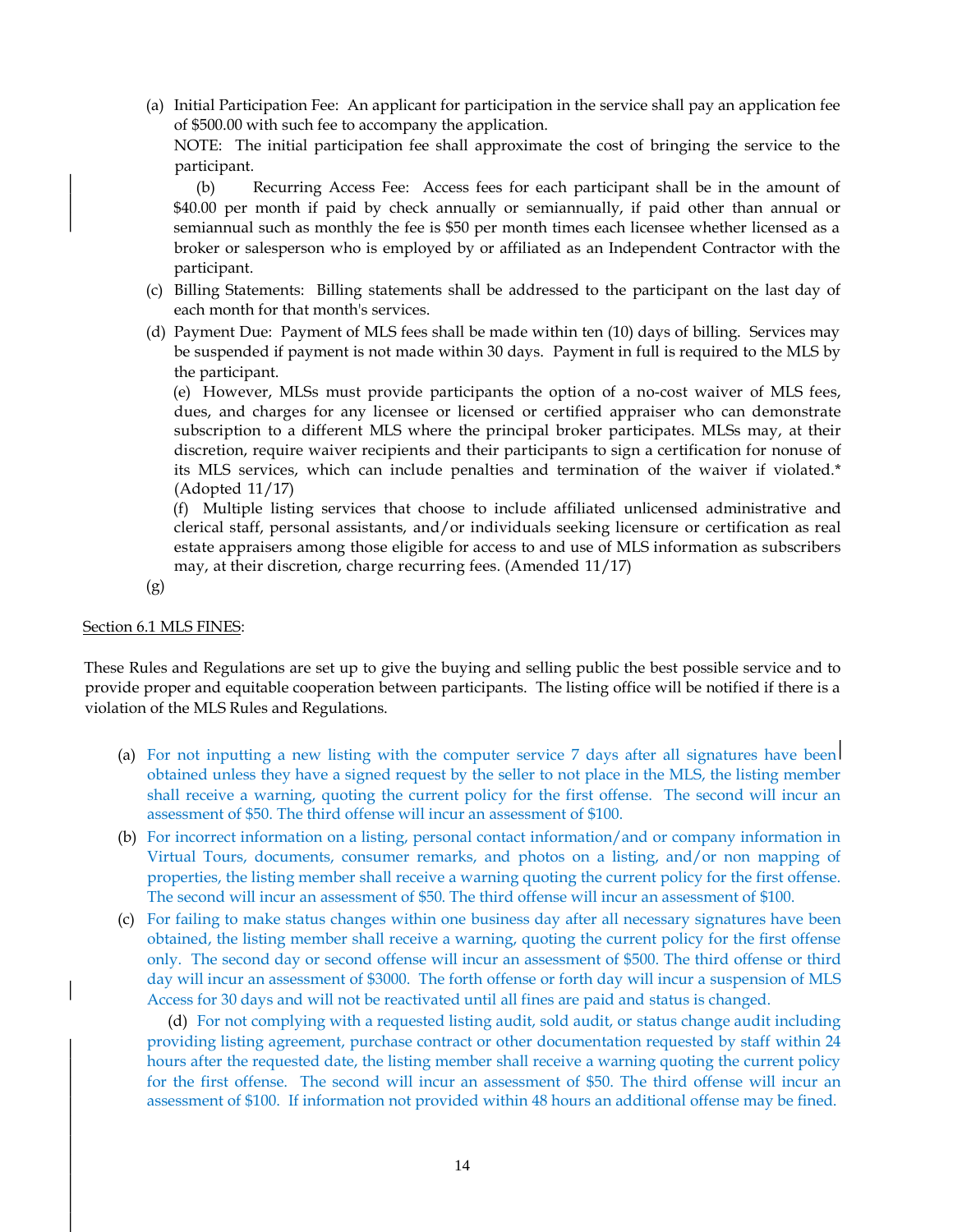(e) For use of photographs that are not yours without prior written authorization of photograph owner, the listing member shall receive a warning quoting the current policy for the first offense.

The second will incur an assessment of \$50. The third offense will incur an assessment of \$100.

(f) For Including Branding Information such as: Agent Contact Information, Phone Number, Email Address, Website Address, Company Logo, Visible Yard Sign, Agent Photo, or other nonproperty descriptive text on photos, tours and videos on any part of an MLS Listing except (agent remarks), the listing member shall receive a warning quoting the current policy for the first offense. The second will incur an assessment of \$50. The third offense will incur an assessment of \$100.

(g) For Violation of any IDX Rule, the listing member shall receive suspension of Data feed and a warning quoting the current policy for the first offense. The second will incur an assessment of \$50. The third offense will incur an assessment of \$100.

(h) For providing MLS Access to an unauthorized party, the listing member shall receive a \$5,000.00 dollar fine. (rev 1/15)

(i) For Caravan "No Show's" on a Lower Keys caravan may be subjected to a \$25.00 fine. A "No show" is defined as a agent that that places a property on the caravan and then does not show up to open the house for the caravan (rev 5/14)

(j) MLS Bulk Email is for official Real Estate Business Emails only. (Such as: MLS Listing Updates, Open Houses, Rental Requests, etc.) MLS Bulk email is not allowed for any personal use. (Such as but no limited to: Any Non-Real Estate Issues, Party Invites, Personal Property for Sale, Complaints of any type, etc.) Subject to possible suspension or revocation of MLS Data Access and Feed.  $$100 - $5001$ <sup>st</sup> violation, \$500 - $$1000 \, 2^{nd}$  violation,  $$1000 - $5000 \, 3^{rd}$  Violation. (rev 11/16)

 $(d)$ (k) No use of deceptive or misleading representation of property condition. The listing member shall receive a warning quoting the current policy for the first offense. The second will incur an assessment of \$50. The third offense will incur an assessment of \$100. (rev 2/18)

## **COMPLIANCE WITH RULES**

Section 7—Compliance with Rules—Authority to Impose Discipline: By becoming and remaining a participant or subscriber in this MLS, each participant and subscriber agrees to be subject to the rules and regulations and any other MLS governance provision. The MLS may, through the administrative and hearing procedures established in these rules, impose discipline for violations of the rules and other MLS governance provisions. Discipline that may be imposed may only consist of one or more of the following:

- a. letter of warning
- b. letter of reprimand
- c. attendance at MLS orientation or other appropriate courses or seminars which the participant or subscriber can reasonably attend taking into consideration cost, location, and duration
- d. appropriate, reasonable fine not to exceed \$15,000
- e. suspension of MLS rights, privileges, and services for not less than thirty (30) days nor more than one (1) year
- f. termination of MLS rights, privileges, and services with no right to reapply for a specified period not to exceed three (3) years

**Note:** A participant (or user/subscriber, where appropriate) can be placed on probation. Probation is not a form of discipline. When a participant (or user/subscriber, where appropriate) is placed on probation the discipline is held in abeyance for a stipulated period of time not longer than one (1) year. Any subsequent finding of a violation of the MLS rules during the probationary period may, at the discretion of the Board of Directors, result in the imposition of the suspended discipline. Absent any subsequent findings of a violation during the probationary period, both the probationary status and the suspended discipline are considered fulfilled, and the individual's record will reflect the fulfilment. The fact that one or more forms of discipline are held in abeyance during the probationary period does not bar imposition of other forms of discipline which will not be held in abeyance. (Revised 05/14)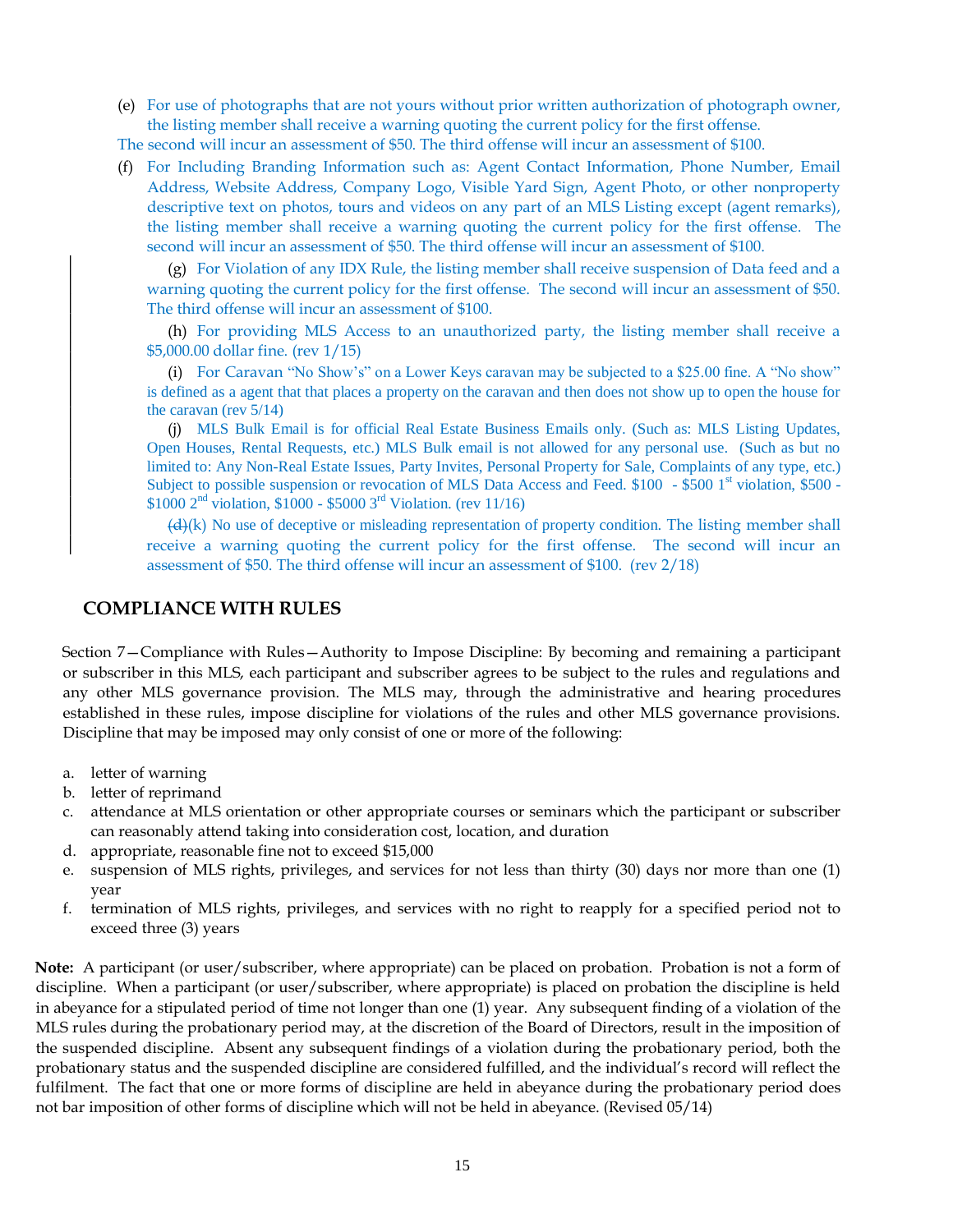## Section 7.1 Compliance with Rules

The following action may be taken for noncompliance with the rules:

- a. for failure to pay any service charge or fee within one (1) month of the date due, and provided that at least ten (10) days' notice has been given, the service shall be suspended until service charges or fees are paid in full
- b. for failure to comply with any other rule, the provisions of Sections 9 and 9.1 shall apply

**Note:** Generally, warning, censure, and the imposition of a moderate fine are sufficient to constitute a deterrent to violation of the rules and regulations of the multiple listing service. Suspension or termination is an extreme sanction to be used in cases of extreme or repeated violation of the rules and regulations of the service. If the MLS desires to establish a series of moderate fines, they should be clearly specified in the rules and regulations.

## Section 7.2 Applicability of Rules to Users and/or Subscribers

Non-principal brokers, sales licensees, appraisers, and others authorized to have access to information published by the MLS are subject to these rules and regulations and may be disciplined for violations thereof provided that the user or subscriber has signed an agreement acknowledging that access to and use of MLS information is contingent on compliance with the rules and regulations. Further, failure of any user or subscriber to abide by the rules and/or any sanction imposed for violations thereof can subject the participant to the same or other discipline. This provision does not eliminate the participant's ultimate responsibility and accountability for all users or subscribers affiliated with the participant.

**Note:** Adoption of Section 7.2 is optional and should be adopted by multiple listing services desiring to establish authority to impose discipline on non-principal users or subscribers affiliated with MLS members or participants.

# **MEETINGS**

## Section 8 Meetings of the MLS Committee

The MLS committee shall meet for the transaction of its business at a time and place to be determined by the committee or at the call of the chairperson.

## Section 8.1 Meetings of MLS Participants

The committee may call meetings of the participants in the service to be known as meetings of the MLS.

## Section 8.2 Conduct of the Meetings

The chairperson or vice chairperson shall preside at all meetings or, in their absence, a temporary chairperson from the membership of the committee shall be named by the chairperson or, upon his failure to do so, by the committee.

# **ENFORCEMENT OF RULES OR DISPUTES**

Section 9 Consideration of Alleged Violations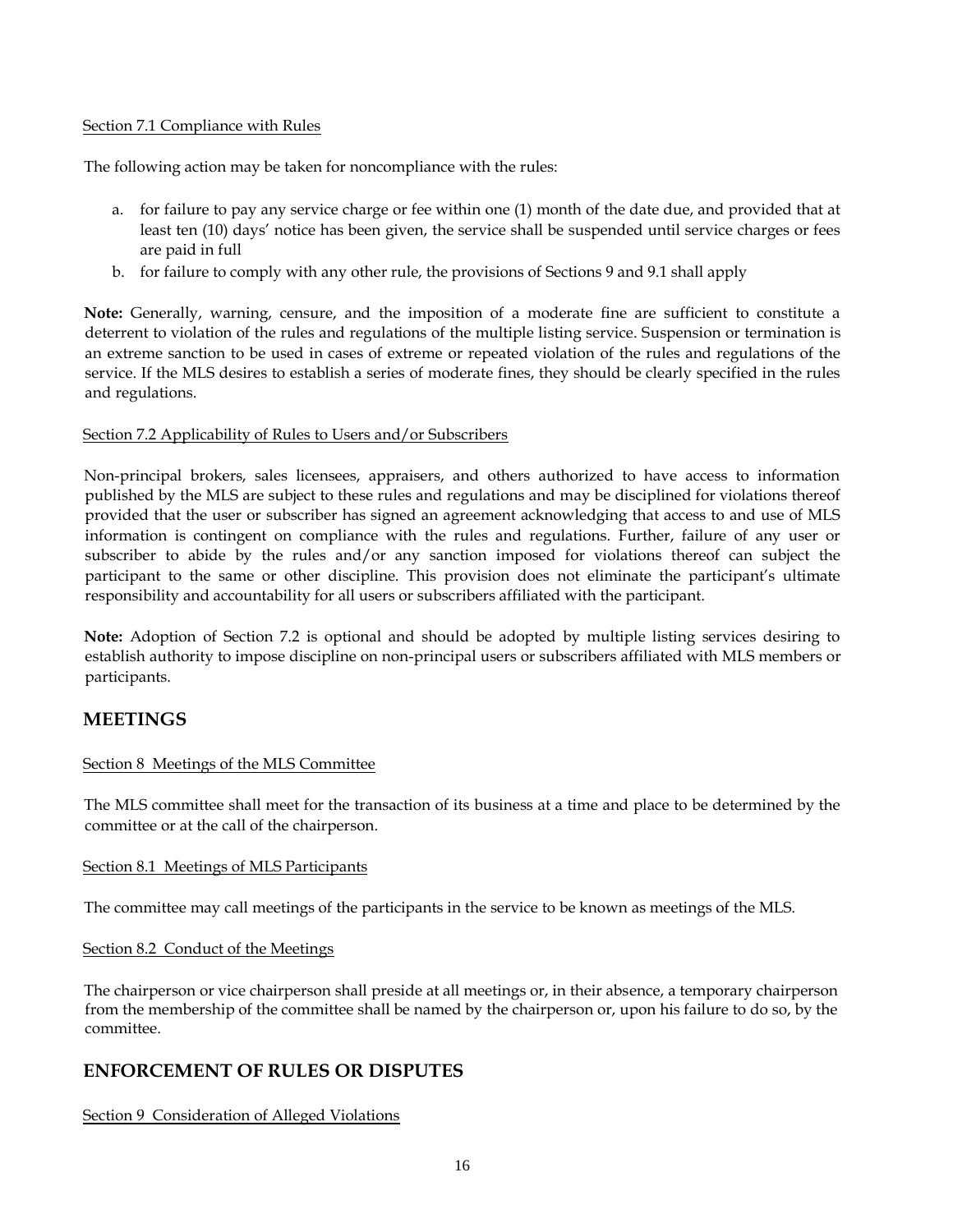The Committee shall give consideration to all written complaints having to do with violations of the rules and regulations.

## Section 9.1 Violations of Rules and Regulations

If the alleged offense is a violation of the rules and regulations of the service and does not involve a charge of alleged unethical conduct or request for arbitration, it may be administratively considered and determined by the MLS committee, and if a violation is determined, the committee may direct the imposition of sanction, provided the recipient of such sanction may request a hearing before the professional standards committee of the association in accordance with the bylaws and rules and regulations of the association within twenty (20) days following receipt of the committee's decision.

If, rather than conducting an administrative review, the MLS committee has a procedure established to conduct hearings, the decision of the MLS committee may be appealed to the board of directors of the association within twenty (20) days of the decision being rendered. Alleged violations involving unethical conduct shall be referred to the association's grievance committee for processing in accordance with the professional standards procedures of the association. If the charge alleges a refusal to arbitrate, such charge shall be referred directly to the board of directors of the association.

If the alleged offense is a violation of the rules and regulations of the service and does not involve a charge of alleged violation of one or more of the provisions of Section 16 of the rules and regulations or a request for arbitration, it may be administratively considered and determined by the MLS committee and if a violation is determined, the MLS committee may direct the imposition of sanction provided that the recipient of such sanction may request a hearing by the professional standards committee of the association in accordance with the bylaws of the association.

If, rather than conducting an administrative review, the MLS committee has a procedure established to conduct hearings, the decision of the hearing tribunal may be appealed to the board of directors of the association. Alleged violations of Section 16 of the rules and regulations shall be referred to the association's grievance committee for processing in accordance with the professional standards procedures of the association, except that if the charge alleges a refusal to arbitrate, such charge shall be referred directly to the board of directors of the association.

## Section 9.2 Complaints of Unethical Conduct

All other complaints of unethical conduct shall be referred by the committee to the secretary of the association of REALTORS for appropriate action in accordance with the professional standards procedures established in the association's bylaws.

# **CONFIDENTIALITY OF MLS INFORMATION**

## Section 10 Confidentiality of MLS Information

Any information provided by the MLS to the participants shall be considered official information of the service. Such information shall be considered confidential and exclusively for the use of participants and real estate licensees affiliated with such participants and those participants who are licensed or certified by an appropriate state regulatory agency to engage in the appraisal of real property and licensed or certified appraisers affiliated with such participants.

## Section 10.1 MLS Not Responsible for Accuracy of Information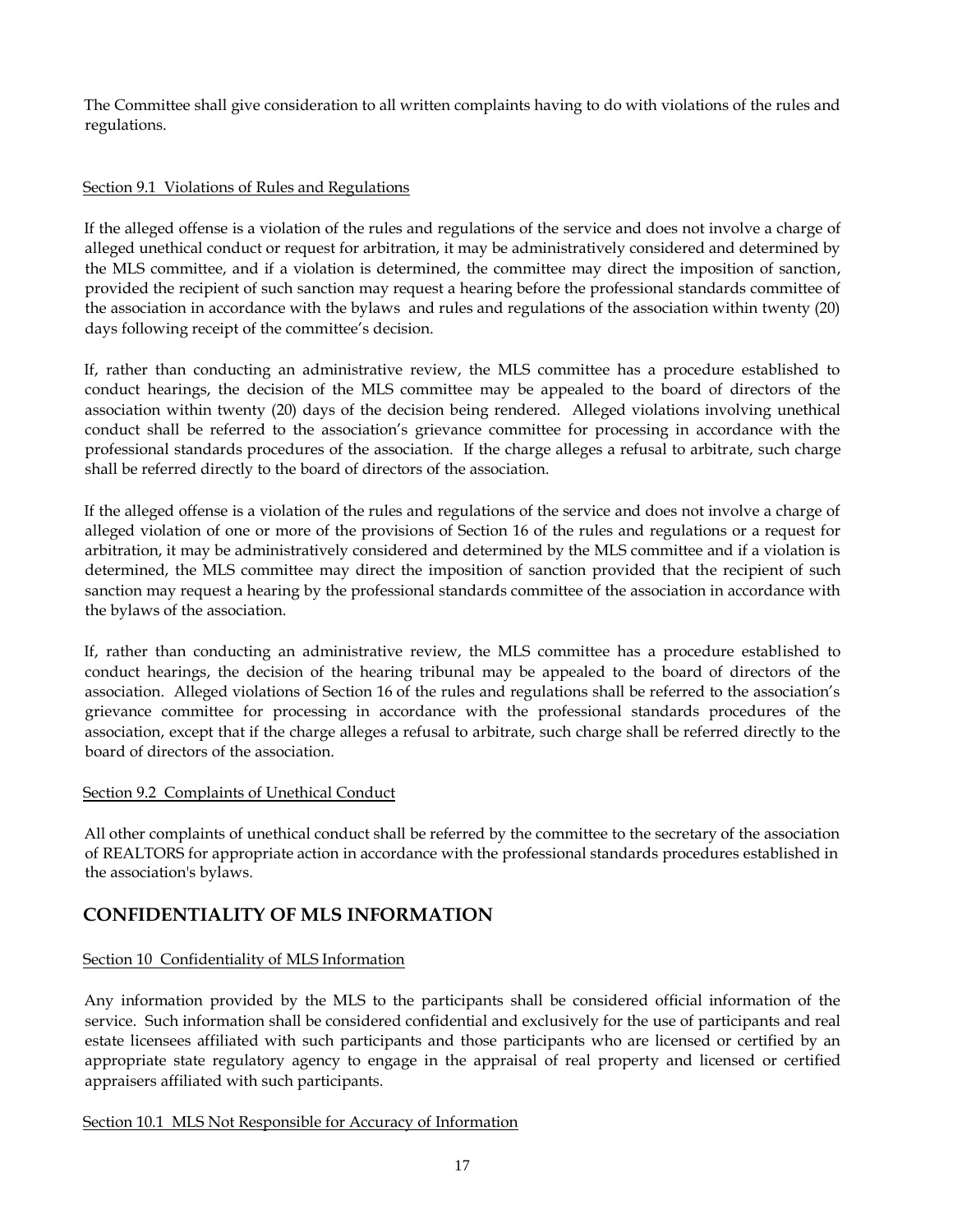The information published and disseminated by the service is communicated verbatim, without change by the service, as filed with the service by the participant. The service does not verify such information provided and disclaims any responsibility for its accuracy. Each participant agrees to hold the service harmless against any liability arising from any inaccuracy or inadequacy of the information such participant provides.

#### Section 10.2 Access to Comparable and Statistical Information

Association Members who are actively engaged in real estate brokerage, management, mortgage financing, appraising, land development, or building, but who do not participate in the MLS, are nonetheless entitled to receive, by purchase or lease, all information other than current listing information that is generated wholly or in part by the MLS including "comparable" information, "sold" information, and statistical reports. This information is provided for the exclusive use of Association Members and individuals affiliated with Association Members who are also engaged in the real estate business and may not be transmitted, retransmitted or provided in any manner to any unauthorized individual, office or firm except as otherwise provided in these Rules and Regulations.

## **OWNERSHIP OF MLS COMPILATIONS<sup>1</sup> AND COPYRIGHTS**

#### Section 11

By the act of submitting any property listing content to the MLS, the participant represents that he has been authorized to license and also thereby does license authority for the MLS to include the property listing content in its copyrighted MLS compilation and also in any statistical report on comparables. Listing content includes, but is not limited to, photographs, images, graphics, audio and video recordings, virtual tours, drawings, descriptions, remarks, narratives, pricing information, and other details or information related to listed property. (Amended 5/06)

#### Section 11.1

All right, title, and interest in each copy of every multiple listing compilation created and copyrighted by the Marathon and Lower Keys Association of REALTORS®, and in the copyrights therein, shall at all times remain vested in the Marathon and Lower Keys Association of REALTORS®.

## Section 11.2

j

Each participant shall be entitled to lease from the Marathon and Lower Keys Association of REALTORS® a number of copies of each MLS Compilation sufficient to provide the participant and each person affiliated as a licensee including licensed or certified appraisers with such participant with one copy of such compilation. The participant shall pay, for each such copy, the rental fee set by the Association.<sup>2</sup>

Participants shall acquire by such lease only the right to use the MLS compilations in accordance with these rules.

 $1$  The term MLS compilation, as used in Sections 11 and 12 herein, shall be construed to include any format in which property listing data is collected and disseminated to the participants, including but not limited to bound book, loose-leaf binder, computer database, card file, or any other format whatsoever.

 $2$  This section should not be construed to require the participant to lease a copy of the MLS compilation for any licensee (or licensed or certified appraiser) affiliated with the participant who is engaged exclusively in a specialty of the real estate business other than listing, selling, or appraising the types of properties which are required to be filed with the MLS and who does not, at any time, have access to or use of the MLS information or MLS facility of the association.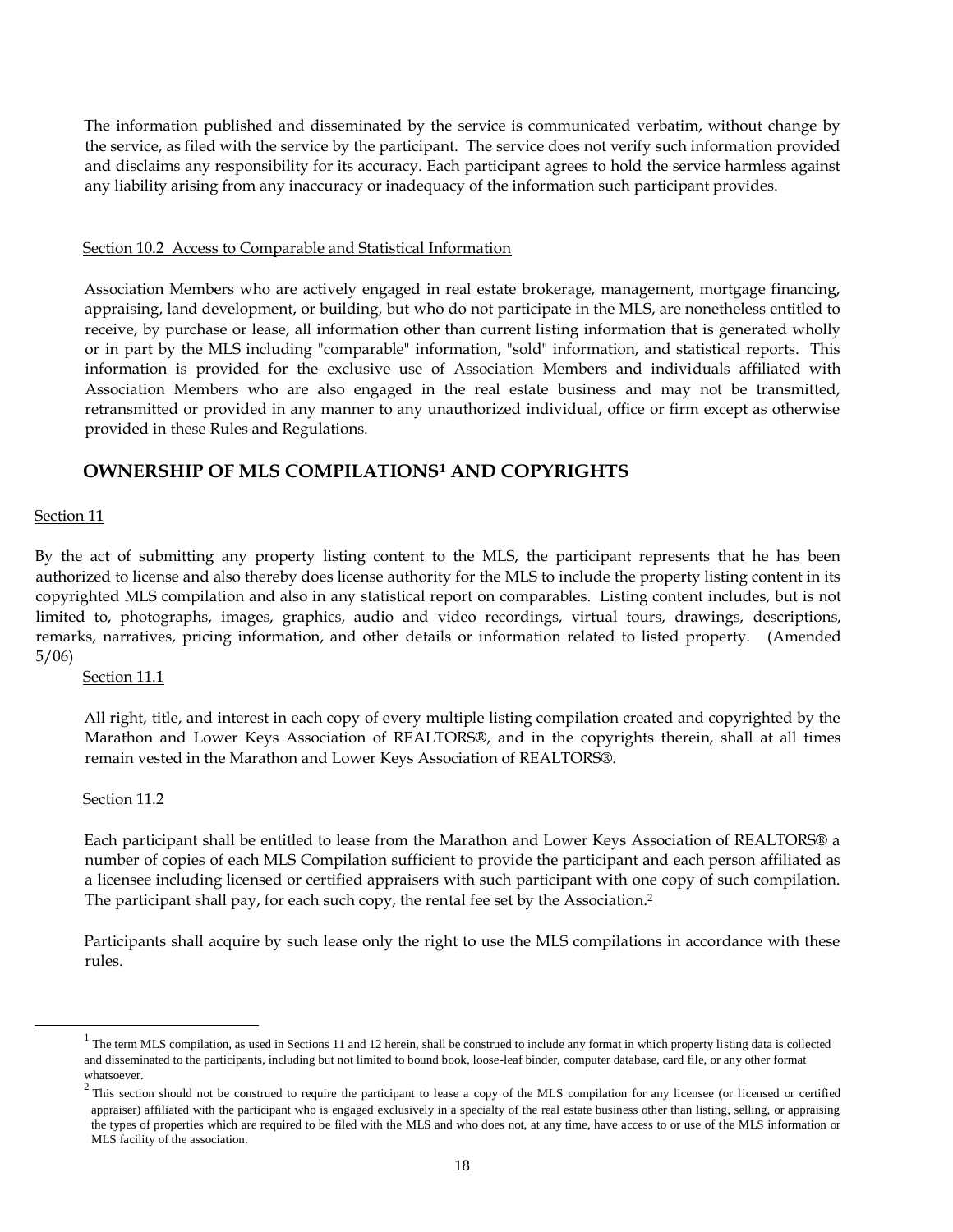**Note:** The Digital Millennium Copyright Act (DMCA) is a federal copyright law that enhances the penalties for copyright infringement occurring on the Internet. The law provides exemptions or "safe harbors" from copyright infringement liability for online service providers (OSP) that satisfy certain criteria. Courts construe the definition of "online service provider" broadly, which would likely include MLSs as well as participants and subscribers hosting an IDX display.

One safe harbor limits the liability of an OSP that hosts a system, network or website on which Internet users may post user-generated content. If an OSP complies with the provisions of this DMCA safe harbor, it cannot be liable for copyright infringement if a user posts infringing material on its website. This protects an OSP from incurring significant sums in copyright infringement damages, as statutory damages are as high as \$150,000 per work. For this reason, it is highly recommended that MLSs, participants and subscribers comply with the DMCA safe harbor provisions discussed herein.

To qualify for this safe harbor, the OSP must:

- (1) Designate on its website and register with the Copyright Office an agent to receive takedown requests. The agent could be the MLS, participant, subscriber, or other individual or entity.
- (2) Develop and post a DMCA-compliant website policy that addresses repeat offenders.
- (3) Comply with the DMCA takedown procedure. If a copyright owner submits a takedown notice to the OSP, which alleges infringement of its copyright at a certain location, then the OSP must promptly remove allegedly infringing material. The alleged infringer may submit a counternotice that the OSP must share with the copyright owner. If the copyright owner fails to initiate a copyright lawsuit within ten (10) days, then the OSP may restore the removed material.
- (4) Have no actual knowledge of any complained-of infringing activity.
- (5) Not be aware of facts or circumstances from which complained-of infringing activity is apparent.
- (6) Not receive a financial benefit attributable to complained-of infringing activity when the OSP is capable of controlling such activity.

Full compliance with these DMCA safe harbor criteria will mitigate an OSP's copyright infringement liability. For more information see [17 U.S.C. §512.](https://www.law.cornell.edu/uscode/text/17/512)

# **USE OF COPYRIGHTED MLS COMPILATIONS**

## Section 12 Distribution

Participants shall, at all times, maintain control over and responsibility for each copy of any MLS compilation leased to them by the association, and shall not distribute any such copies to persons other than subscribers who are affiliated with such participant as licensees, those individuals who are licensed or certified by an appropriate state regulatory agency to engage in the appraisal of real property, and any other subscribers as authorized pursuant to the governing documents of the MLS. Use of information developed by or published by an association's MLS is strictly limited to the activities authorized under a participant's licensure(s) or certification and unauthorized uses are prohibited. Further, none of the foregoing is intended to convey participation, or membership or any right of access to information developed by or published by an association's MLS where access to such information in prohibited by law.

## Section 12.1 Display

Participants and those persons affiliated as licensees with such participants shall be permitted to display the MLS compilation to prospective purchasers only in conjunction with their ordinary business activities of attempting to locate ready, willing and able buyers for the properties described in said MLS compilation.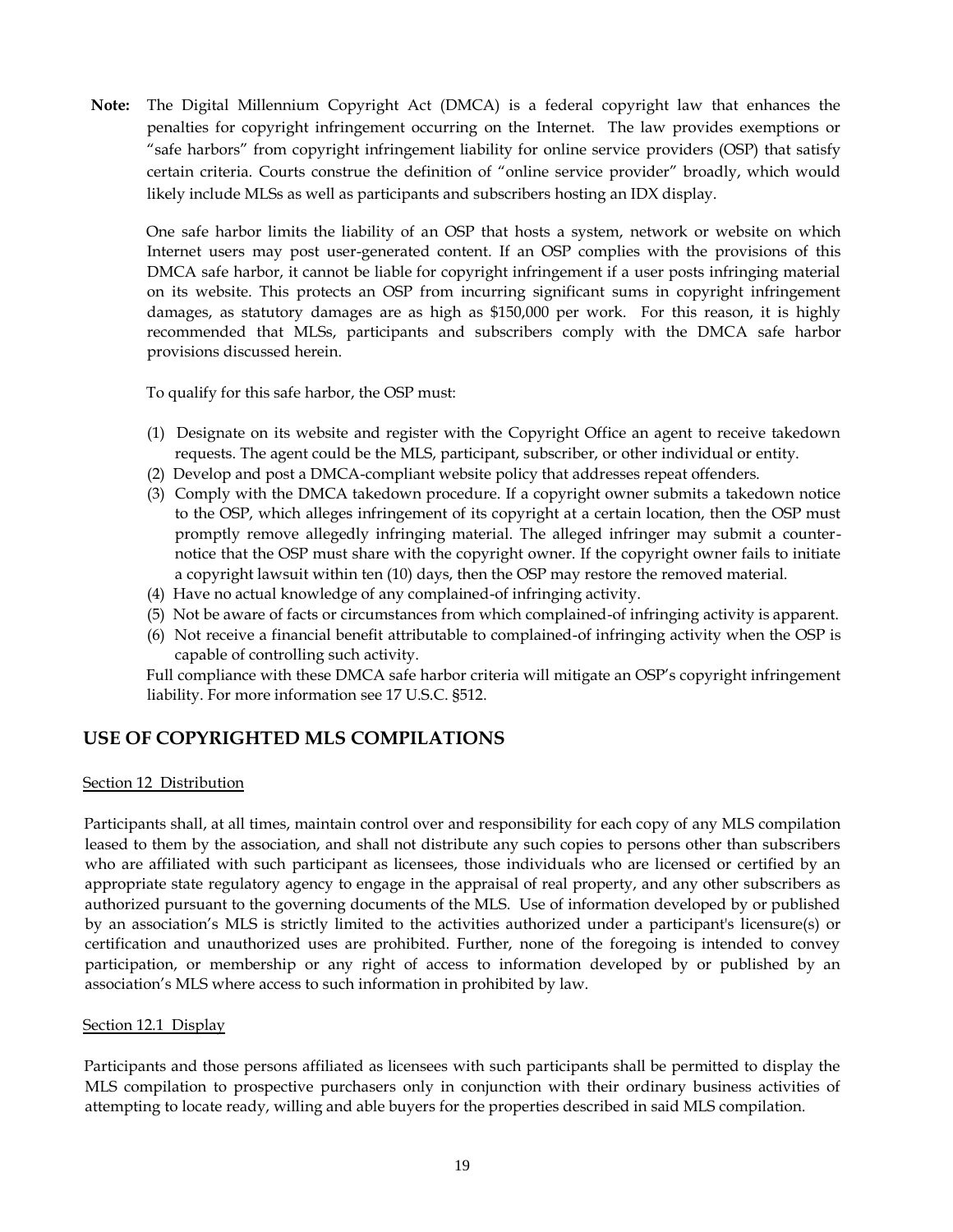## Section 12.2 Reproduction

j

Participants or their affiliated licensees shall not reproduce any MLS compilation or any portion thereof except in the following limited circumstances:

Participants or their affiliated licensees may reproduce from the MLS compilation and distribute to prospective purchasers, a reasonable<sup>1</sup> number of single copies of property listing data contained in the MLS compilation which relate to any properties in which prospective purchasers are or may, in the judgment of the Participant or their affiliated licensees, be interested.

Reproductions made in accordance with this rule shall be prepared in such a fashion that the property listing data of properties other than that in which the prospective purchaser has expressed interest, or in which the Participant or the affiliated licensees are seeking to promote interest, does not appear on such reproduction.

Nothing contained herein shall be construed to preclude any participant from utilizing, displaying, distributing, or reproducing property listing sheets or other compilations of data pertaining exclusively to properties currently listed for sale with the participant.

Any MLS information, whether provided in written or printed form, provided electronically, or provided in any other form or format, is provided for the exclusive use of the participant and those licensees affiliated with the participant who are authorized to have access to such information. Such information may not be transmitted, retransmitted, or provided in any manner to any unauthorized individual, office or firm.

It is specifically prohibited for any member of the Multiple Listing Service to allow any other person, not a member or otherwise specifically authorized, to access any multiple listing service data. Violation of this rule is punishable by expulsion, suspension of membership, and/or a fine not to exceed \$5000. Any alleged violation of this rule shall be determined and the punishment decided by a hearing panel appointed in accordance with the procedures for the conduct of an ethics hearing, as the Association shall adopt from time to time in accordance with the National Association of Realtors Code of Ethics and Arbitration Manual. The case against the alleged violator shall be presented by such person as shall be designated by the Chairperson of the Grievance Committee. Appeals from the decision of the panel shall also be conducted in accordance with the procedures and rules applicable to ethics hearings.

None of the foregoing shall be construed to prevent any individual legitimately in possession of current listing information, sold information, comparables, or statistical information from utilizing such information to support valuations on particular properties for clients and customers. Any MLS content in data feeds available to participants for real estate brokerage purposes must also be available to participants for valuation purposes, including automated valuations. MLSs must either permit use of existing data feeds, or create a separate data feed, to satisfy this requirement. MLSs may require execution of a third-party license agreement where deemed appropriate by the MLS. MLSs may require participants who will use such data feeds to pay the reasonably estimated costs incurred by the MLS in adding or enhancing its downloading capacity for this purpose. Information deemed confidential used as supporting documentation. Any other use of such information is unauthorized and prohibited by these rules and regulations.

 $1$  It is intended that the participant be permitted to provide prospective purchasers with listing data relating to properties which the prospective purchaser has a bona fide interest in purchasing or in which the participant is seeking to promote interest. The term reasonable, as used herein, should therefore be construed to permit only limited reproduction of property listing data intended to facilitate the prospective purchaser's decision-making process in the consideration of a purchase. Factors which shall be considered in deciding whether the reproductions made are consistent with this intent and thus reasonable in number, shall include, but are not limited to, the total number of listings in the MLS compilation, how closely the types of properties contained in such listings accord with the prospective purchaser's expressed desires and ability to purchase, whether the reproductions were made on a selective basis, and whether the type of properties contained in the property listing data is consistent with a normal itinerary of properties which would be shown to the prospective purchaser.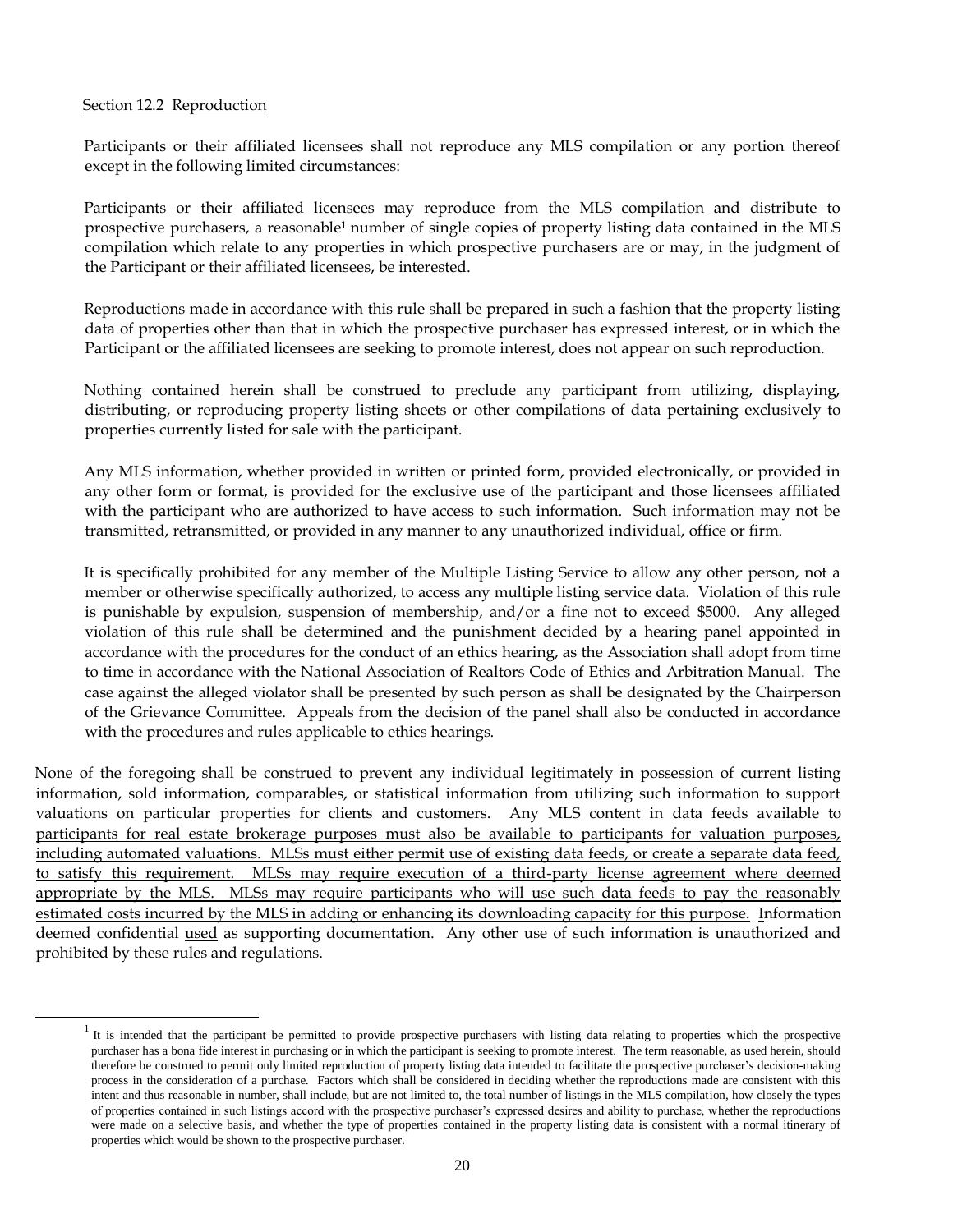# **USE OF MLS INFORMATION**

## Section 13 Limitations on Use of MLS Information

Use of information from MLS compilation of current listing information, from the association's statistical report, or from any sold or comparable report of the association or MLS for public mass-media advertising by an MLS participant or in other public representations, may not be prohibited.

However, any print or non-print forms of advertising or other forms of public representations based in whole or in part on information supplied by the association or its MLS must clearly demonstrate the period of time over which such claims are based and must include the following, or substantially similar, notice:

"Based on information from the Marathon and Lower Keys Association of REALTORS® (alternatively, from the Marathon and Lower Keys Association of REALTORS® MLS) for the period (date) through (date)."

Appraisers who are members shall use the information solely for the purpose of providing background and comparable information for appraisals in connection with the purchase, sale, lease, ownership, financing and refinancing of real property and for other similar uses. Members shall use information with respect to any real property for the preparation of calculations, appraisals or reports only for lenders, sellers, or buyers of such real property.

# **CHANGES IN RULES AND REGULATIONS**

## Section 14 Changes in Rules and Regulations

Amendments to the rules and regulations of the service shall be made by a two-thirds vote of the members of the MLS committee, subject to approval by the board of directors of the association.

# **ARBITRATION OF DISPUTES**

## Section 15 Arbitration of Disputes

By becoming and remaining a participant, each participant agrees to arbitrate contractual issues and questions, and specific non-contractual issues and questions defined in Standard of Practice 17-4 of the Code of Ethics with MLS participants in different firms arising out of their relationships as MLS participants subject to the following qualifications:

- a. If all disputants are members of the same association of REALTORS® or have their principal place of business within the same association's territorial jurisdiction, they shall arbitrate pursuant to the procedures of that association of REALTORS®
- b. If the disputants are members of different association of REALTORS® or if their principal place of business is located within the territorial jurisdiction of different associations of REALTORS®, they remain obligated to arbitrate in accordance with the procedures of the Florida Association of REALTORS.

 Interboard Arbitration Procedures: Arbitration shall be conducted in accordance with any existing interboard agreement or, alternatively, in accordance with the interboard arbitration procedures in the *Code of Ethics and Arbitration Manual* of the National Association of REALTORS®. Nothing herein shall preclude participants from agreeing to arbitrate the dispute before a particular association of REALTORS®.

Awards: The obligation to arbitrate includes the duty to either 1) pay an award to the party(ies) named in the award or 2) deposit the funds with the Professional Standards Administrator to be held in an escrow or trust account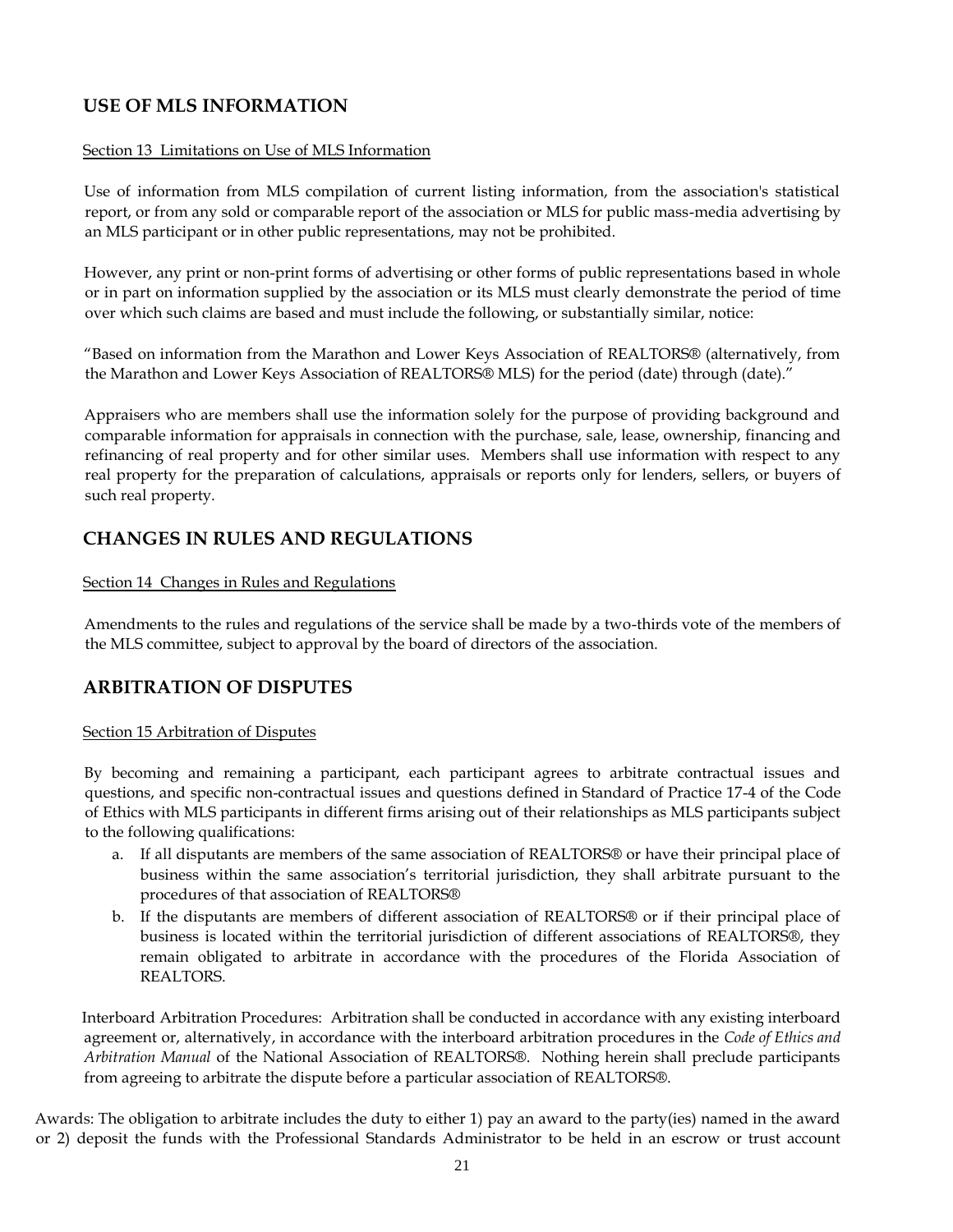maintained for this purpose. Failure to satisfy the award or deposit the funds with the association within ten (10) days may be considered a violation of the MLS rules and may subject the Participant to disciplinary action at the sole discretion of the MLS.

# **STANDARDS OF CONDUCT FOR MLS PARTICIPANTS**

## Section 16.1

MLS Participants shall not engage in any practice or take any action inconsistent with the exclusive representation or exclusive brokerage relationship agreements that other MLS Participants have with clients.

## Section 16.2

Signs giving notice of property for sale, rent, lease or exchange shall not be placed on property without the consent of the seller/landlord.

## Section 16.3

MLS participants acting as subagents or as buyer/tenant representatives or brokers shall not attempt to extend a listing broker's offer of cooperation and/or compensation to other brokers without the consent of the listing broker.

## Section 16.4

MLS participants shall not solicit a listing currently listed exclusively with another broker. However, if the listing broker, when asked by the MLS participant, refuses to disclose the expiration date and nature of such listing;(i.e., and exclusive right to sell, an exclusive agency, open listing, or other form of contractual agreement between the listing broker and the client) the MLS participant may contact the owner to secure such information and may discuss the terms upon which the MLS participant might take a future listing or, alternatively, may take a listing to become effective upon expiration of an existing exclusive listing.

## Section 16.5

MLS participants shall not solicit buyer/tenant agency agreements from buyers/tenants who are subject to exclusive buyer/tenant agreements. However, if asked by an MLS participant, the broker refuses to disclose the expiration date of the exclusive buyer/tenant agreement, the MLS participant may contact the buyer/tenant to secure such information and may discuss the terms upon which the MLS participant might enter into a future buyer/tenant agreement or, alternatively, may enter into a buyer/tenant agreement to become effective upon the expiration of any existing exclusive buyer/tenant agreement.

## Section 16.6

MLS participants shall not use information obtained from listing brokers through offers to cooperate made through multiple listing services or through other offers of cooperation to refer listing brokers' clients to other brokers or to create buyer/tenant relationships with listing brokers' clients, unless such use is authorized by listing brokers.

## Section 16.7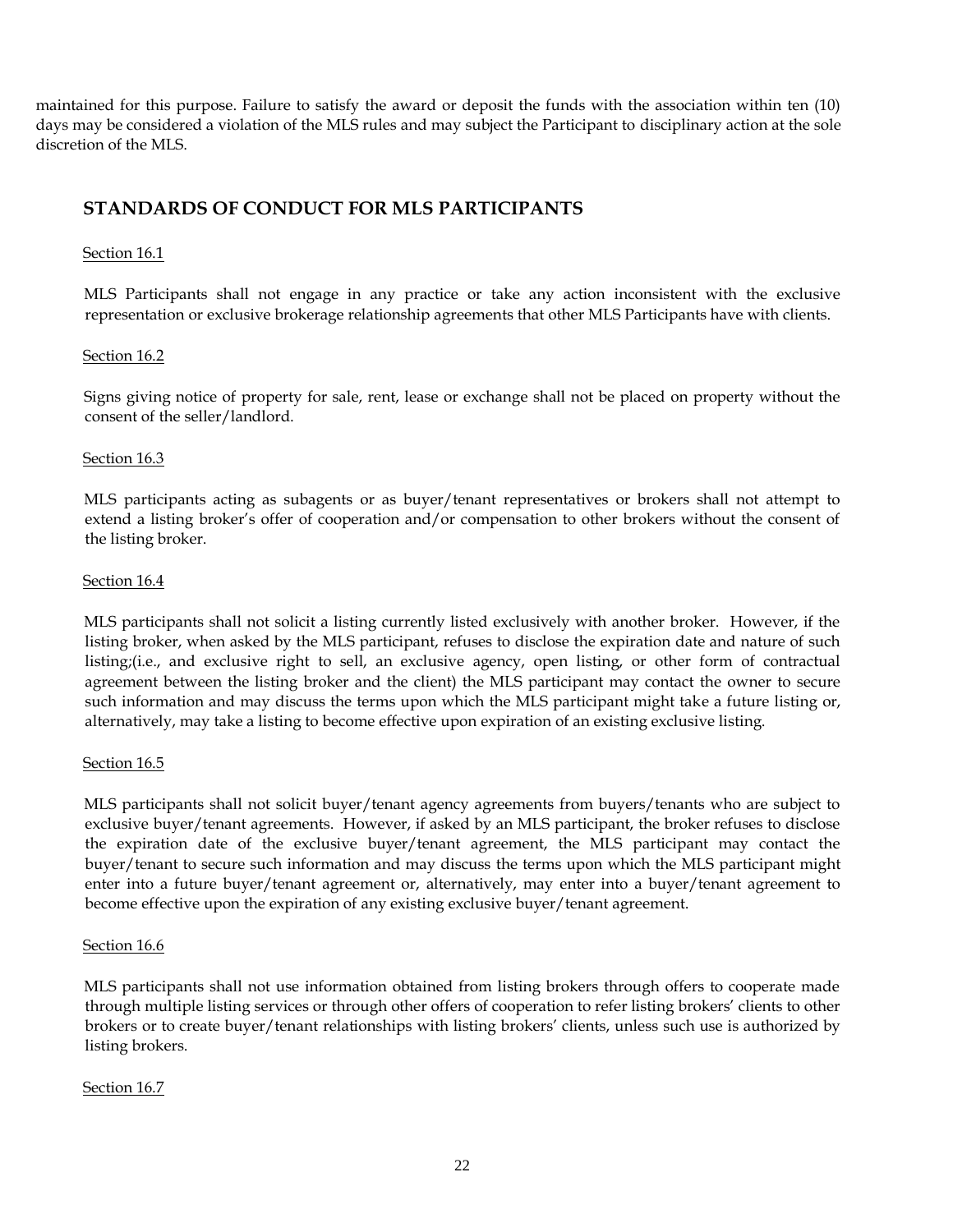The fact that an agreement has been entered into with an MLS participant shall not preclude or inhibit any other MLS participant from entering into a similar agreement after the expiration of the prior agreement.

## Section 16.8

The fact that a prospect has retained an MLS participant as an exclusive representative or exclusive broker in one or more past transactions does not preclude other MLS participants from seeking such prospect's future business.

## Section 16.9

MLS participants are free to enter into contractual relationships or to negotiate with sellers/landlords, buyers/tenants or others who are not subject to an exclusive agreement but shall not knowingly obligate them to pay more than one commission except with their informed consent.

## Section 16.10

When MLS participants are contacted by the client of another MLS participant regarding the creation of an exclusive relationship to provide the same type of service, and MLS participants have not directly or indirectly initiated such discussion, they may discuss the terms upon which they might enter into a future agreement or, alternatively, may enter into an agreement which becomes effective upon expiration of any existing exclusive agreement.

## **Section 16.11**

In cooperative transactions, MLS participants shall compensate cooperating MLS participants (principal brokers) and shall not compensate nor offer to compensate, directly or indirectly, any of the sales licensees employed by or affiliated with other MLS participants without the prior express knowledge and consent of the cooperating broker.

## Section 16.12

MLS participants are not precluded from making general announcements to prospects describing their services and the terms of their availability even though some recipients may have entered into agency agreements or other exclusive relationships with another MLS participant. A general telephone canvass, general mailing, or distribution addressed to all prospects in a given geographical area or in a given profession, business, club, or organization, or other classification or group deemed "general" for the purposes of this rule.

The following types of solicitation are prohibited:

Telephone and personal solicitations of property owners who have been identified by a real estate sign, multiple listing compilation, or other information service as having exclusively listed their property with another MLS participant; and mail and other forms of written solicitations of prospects whose properties are exclusively listed with another MLS participant when such solicitations are not part of a general mailing but are directed specifically to property owners identified through compilations of current listings, for sale or for rent signs, or other sources of information intended to foster cooperation with other MLS participants.

## Section 16.13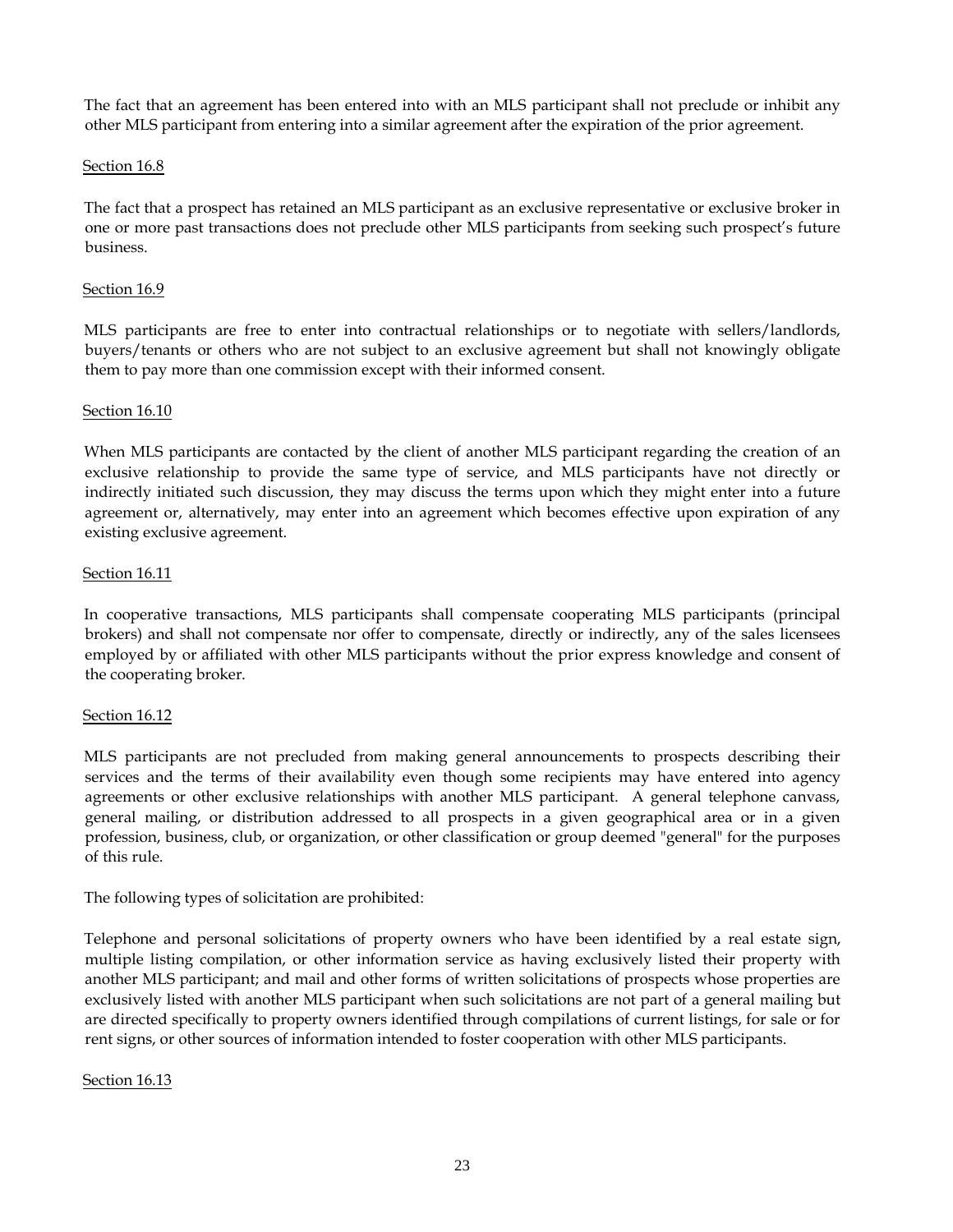MLS participants, prior to entering into a representation agreement, have an affirmative obligation to make reasonable efforts to determine whether the prospect is subject to a current, valid exclusive agreement to provide the same type of real estate service.

## Section 16.14

MLS participants, acting as buyer or tenant representatives or brokers, shall disclose that relationship to the seller/landlord's representative or broker at first contact and shall provide written confirmation of that disclosure to the seller/landlord's representative or broker not later than execution of a purchase agreement or lease.

## Section 16.15

MLS participants, acting as buyers or tenant representatives or brokers, shall disclose that relationship to the seller/landlord's representative at first contact and shall provide written confirmation of such disclosure to the seller/landlord's representative not later than execution of any purchase or lease agreement.

MLS participants shall make any request for anticipated compensation from the seller/landlord at first contact.

## Section 16.16

MLS participants, acting as representatives or brokers of sellers/landlords or a subagents of listing brokers, shall disclose that relationship to buyers/tenants as soon as practicable, and shall provide written confirmation of such disclosure to buyers/tenants not later than execution of any purchase or lease agreement.

## Section 16.17

MLS participants are not precluded from contacting the client of another broker for the purpose of offering to provide, or entering into a contract to provide, a different type of real estate service unrelated to the type of service currently being provided (e.g., property management as opposed to brokerage) or from offering the same type of service for property not subject to other brokers' exclusive agreements. However, information received through a multiple listing service or any other offer of cooperation may not be used to target clients of other MLS participants to whom such offers to provide services may be made.

## Section 16.18

MLS participants, acting as subagents or as buyer/tenant representatives or brokers, shall not use the terms of an offer to purchase/lease to attempt to modify the listing broker's offer of compensation to subagents or buyer tenant representatives or brokers, or make the submission of an executed offer to purchase/lease contingent on the listing broker's agreement to modify the offer of compensation.

## Section 16.19

All dealing concerning property exclusively listed or with buyer/tenants who are subject to an exclusive agreement shall be carried on with the client's representative or broker, and not with the client, except with the consent of the client's representative or broker or except where such dealings are initiated by the client.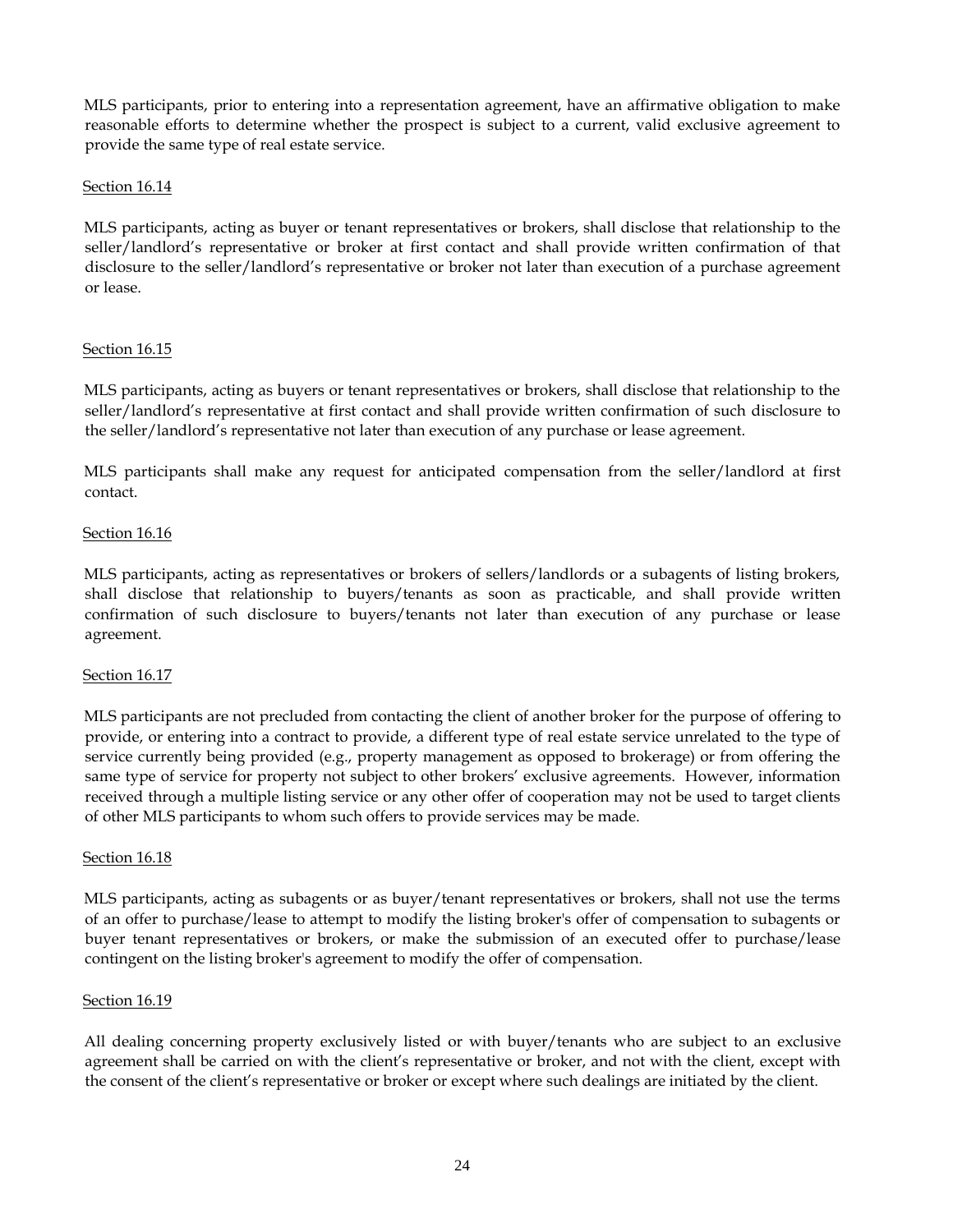Before providing substantive services (such as writing a purchase offer or presenting a CMA) to prospects, MLS participants shall ask prospects whether they are a party to any exclusive representation agreement. MLS participants shall not knowingly provide substantive services concerning a prospective transaction to prospects who are parties to exclusive representation agreements, except with the consent of the prospects' exclusive representatives or at the direction of prospects.

## Section 16.20

Participants, users, and subscribers, prior to or after their relationship with their current firm is terminated, shall not induce clients of their current firm to cancel exclusive contractual agreements between the client and that firm. This does not preclude participants from establishing agreements with their associated licensees governing assign ability of exclusive agreements.

## Section 16.21

These rules are not intended to prohibit ethical, albeit aggressive or innovative business practices, and do not prohibit disagreements with other MLS participants involving commission, fees, compensation or other forms of payment or expenses.

## Section 16.22

MLS participants shall not knowingly or recklessly make false or misleading statements about other real estate professionals, their businesses, or their business practices.

## Section 16.23

MLS participants' firm websites shall disclose the firm's name and state(s) of licensure in a reasonable and readily apparent manner.

Websites of licensees affiliated with a participant's firm shall disclose the firm's name and the licensee's state(s) of licensure in a reasonable and readily apparent manner.

## Section **16.24**

MLS participants shall present a true picture in their advertising and representations to the public, including Internet content, images, and the URLs and domain names they use, and participants may not:

- a. engage in deceptive or unauthorized framing of real estate brokerage websites;
- b. manipulate (e.g., presenting content developed by others) listing and other content in any way that produces a deceptive or misleading result; or
- c. deceptively use metatags, keywords or other devices/methods to direct, drive, or divert Internet traffic;
- d. present content developed by others without either attribution or without permission; or
- e. otherwise mislead consumers, including use of misleading images.

# **ORIENTATION**

## Section 17 Orientation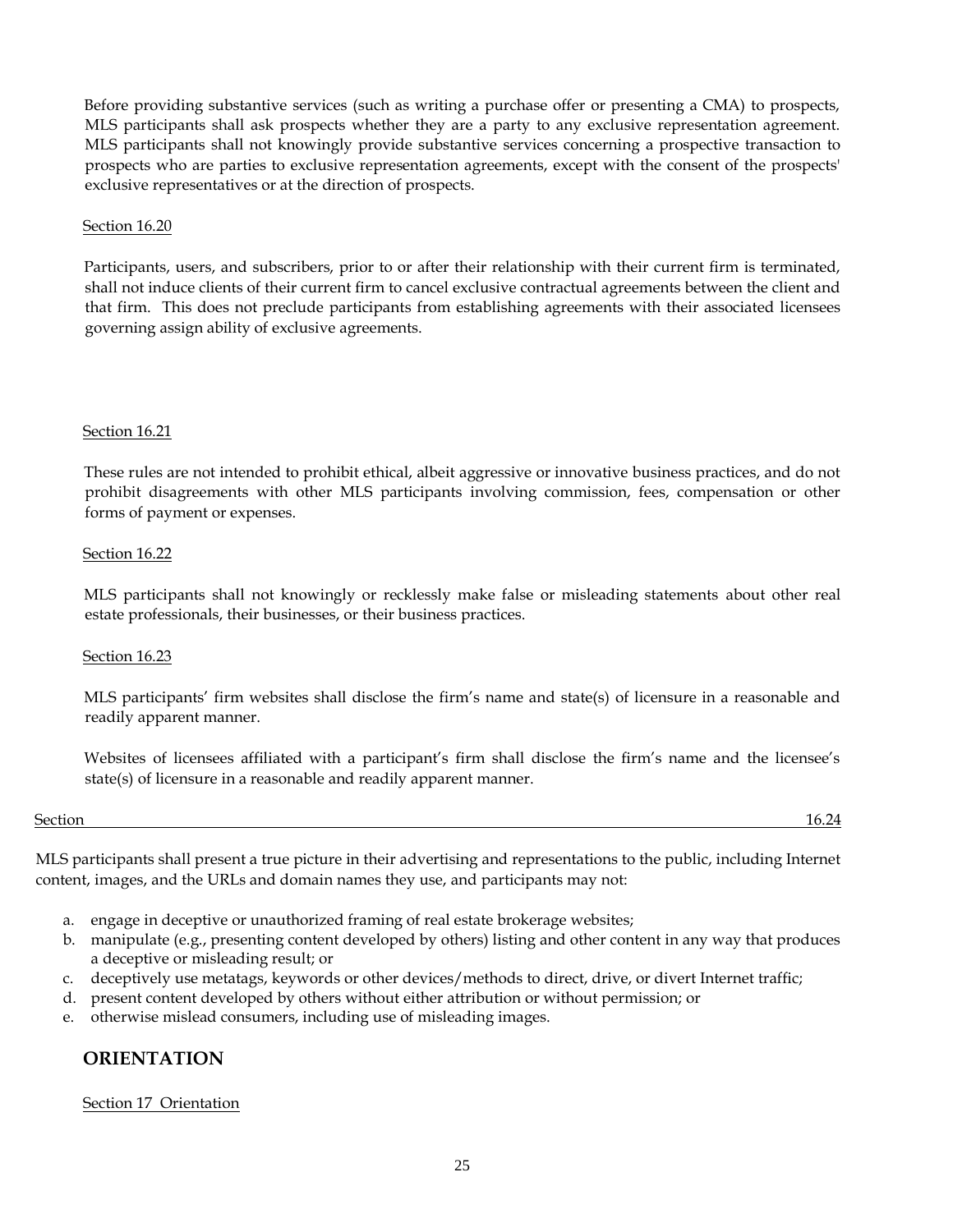Any application for MLS participation and any licensee (including licensed or certified appraisers) affiliated with an MLS participant who has access to and use of MLS-generated information shall complete an orientation program of no more than eight (8) classroom hours devoted to the MLS rules and regulations and computer training related to MLS information entry and retrieval and the operation of the MLS within thirty (30) days after access has been provided.

Participants and subscribers may be required, at the discretion of the MLS, to complete additional training of not more than four (4) classroom hours in any twelve (12) month period when deemed necessary by the MLS to familiarize participants and subscribers with system changes or enhancements and/or changes to MLS rules or policies. Participants and subscribers must be given the opportunity to complete any mandated orientation and additional training remotely.

# **INTERNET DATA EXCHANGE (IDX) POLICY AND RULES**

# **INTERNET DATA EXCHANGE (IDX) POLICY AND RULES**

## Section 18 IDX Defined

IDX affords MLS participants the ability to authorize limited electronic display and delivery of their listings by other participants via the following authorized mediums under the participant's control: websites, mobile apps, and audio devices. As used throughout these rules, "display" includes "delivery" of such listing. (Amended 5/17)

## Section 18.1 Authorization

Participants' consent for display of their listings by other participants pursuant to these rules and regulations is presumed unless a participant affirmatively notifies the MLS that the participant refuses to permit display (either on a blanket or on a listing-by-listing basis). If a participant refuses on a blanket basis to permit the display of that participant's listings, that participant may not download, frame or display the aggregated MLS data of other participants.

Even where participants have given blanket authority for other participants to display their listings on IDX sites, such consent may be withdrawn on a listing-by-listing basis where the seller has prohibited all Internet display or other electronic forms of display or distribution. (Amended 05/17)

A participant may elect to display framed or downloaded active listings of the FLORIDA KEYS MLS (consisting of The Florida Keys Board MLS and the Marathon and Lower Keys Association of REALTORS) on participant's Web site, or a Web site under participant's exclusive and complete control, provided that the participant comply with the rules, regulations and policies of the participant's MLS as may be modified from time to time.

Downloadable data will be made available in a format established at the sole discretion of the Marathon and Lower Keys Association of REALTORS®, Inc. MLS and in accordance with the rules and regulations of The Marathon and Lower Keys Association of REALTORS®, Inc. MLS.

## Section 18.2 Participation

Participation in IDX is available to all MLS participants who consent to display of their listings by other participants.

## **Section 18.2.1**

Participants must notify the MLS of their intention to display IDX information and must give the MLS direct access for purposes of monitoring/ensuring compliance with applicable rules and policies. (Amended 05/12)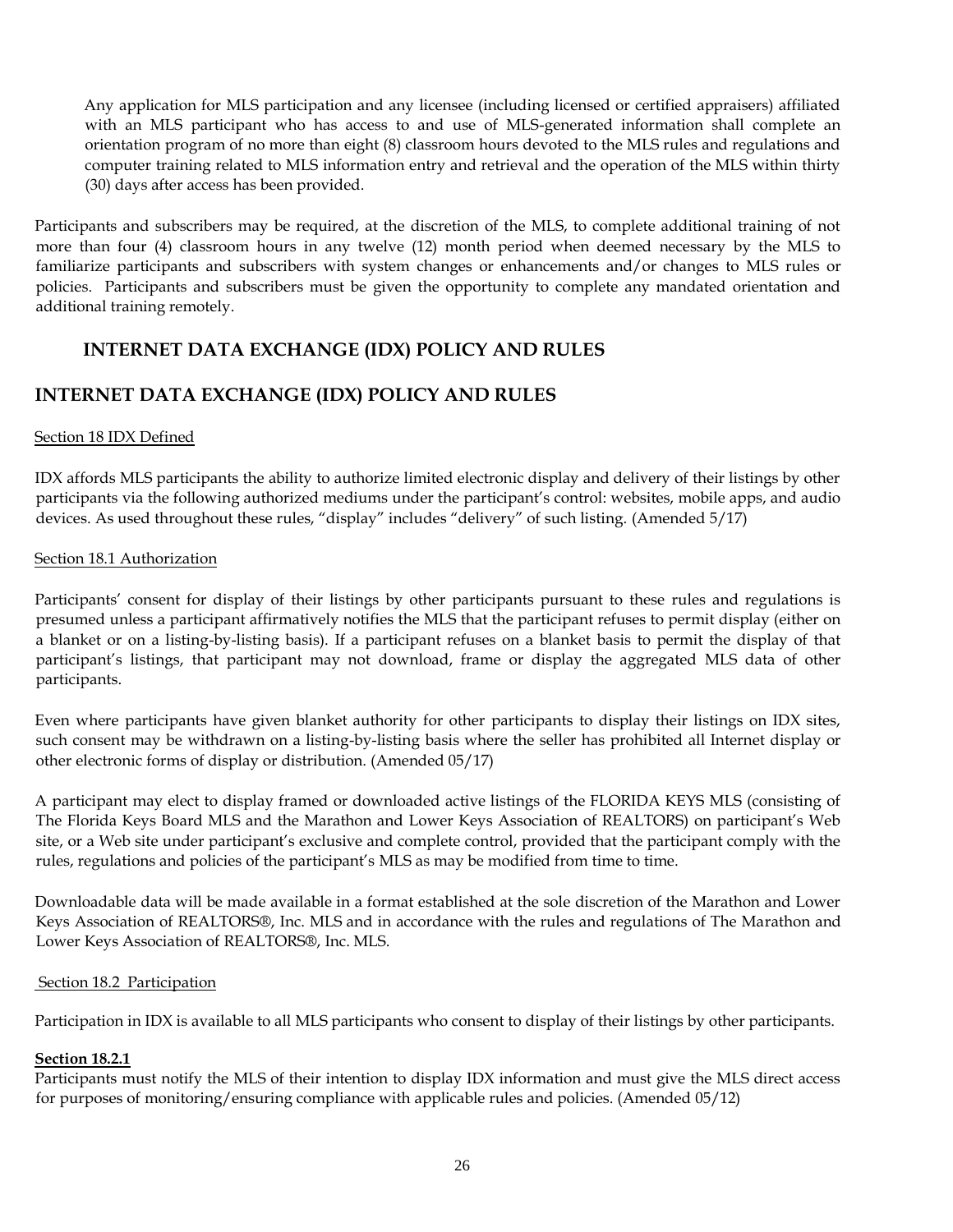## **Section 18.2.2**

MLS participants may not use IDX-provided listings for any purpose other than display as provided for in these rules. This does not require participants to prevent indexing of IDX listings by recognized search engines. (Amended 05/12)

## **Section 18.2.3**

Listings, including property addresses, can be included in IDX displays except where a seller has directed their listing broker to withhold their listing or the listing's property address from all display on the Internet (including, but not limited to, publicly-accessible websites or VOWs) or other electronic forms of display or distribution. (Amended 05/17)

## **Section 18.2.4**

Participants may select the listings they choose to display through IDX based only on objective criteria including, but not limited to, factors such as geography or location ("uptown," "downtown," etc.), list price, type of property (e.g., condominiums, cooperatives, single-family detached, multi-family), cooperative compensation offered by listing brokers, type of listing (e.g., exclusive right-to-sell or exclusive agency), or the level of service being provided by the listing firm. Selection of listings displayed through IDX must be independently made by each participant. (Amended 05/17)

## **Section 18.2.5**

Participants must refresh all MLS downloads and IDX displays automatically fed by those downloads at least once every twelve (12) hours. (Amended 11/14)

## **Section 18.2.6**

Except as provided in the IDX policy and these rules, an IDX site or a participant or user operating an IDX site or displaying IDX information as otherwise permitted may not distribute, provide, or make any portion of the MLS database available to any person or entity. (Amended 05/12)

## **Section 18.2.7**

Any IDX display controlled by a participant must clearly identify the name of the brokerage firm under which they operate in a readily visible color and typeface. For purposes of the IDX policy and these rules, "control" means the ability to add, delete, modify and update information as required by the IDX policy and MLS rules. (Amended 05/12)

## **Section 18.2.8**

Any IDX display controlled by a participant or subscriber that

- a. allows third-parties to write comments or reviews about particular listings or displays a hyperlink to such comments or reviews in immediate conjunction with particular listings, or
- b. displays an automated estimate of the market value of the listing (or hyperlink to such estimate) in immediate conjunction with the listing, either or both of those features shall be disabled or discontinued for the seller's listings at the request of the seller. The listing broker or agent shall communicate to the MLS that the seller has elected to have one or both of these features disabled or discontinued on all displays controlled by participants. Except for the foregoing and subject to Section 18.2.9, a participant's IDX display may communicate the participant's professional judgment concerning any listing. Nothing shall prevent an IDX display from notifying its customers that a particular feature has been disabled at the request of the seller. (Adopted 05/12)

## **Section 18.2.9**

Participants shall maintain a means (e.g., e-mail address, telephone number) to receive comments about the accuracy of any data or information that is added by or on behalf of the participant beyond that supplied by the MLS and that relates to a specific property. Participants shall correct or remove any false data or information relating to a specific property upon receipt of a communication from the listing broker or listing agent for the property explaining why the data or information is false. However, participants shall not be obligated to remove or correct any data or information that simply reflects good faith opinion, advice, or professional judgment. (Amended 05/12) **Section 18.2.10**

An MLS participant (or where permitted locally, an MLS subscriber) may co-mingle the listings of other brokers received in an IDX feed with listings available from other MLS IDX feeds, provided all such displays are consistent with the IDX rules, and the MLS participant (or MLS subscriber) holds participatory rights in those MLSs. As used in this policy, "co-mingling" means that consumers are able to execute a single property search of multiple IDX data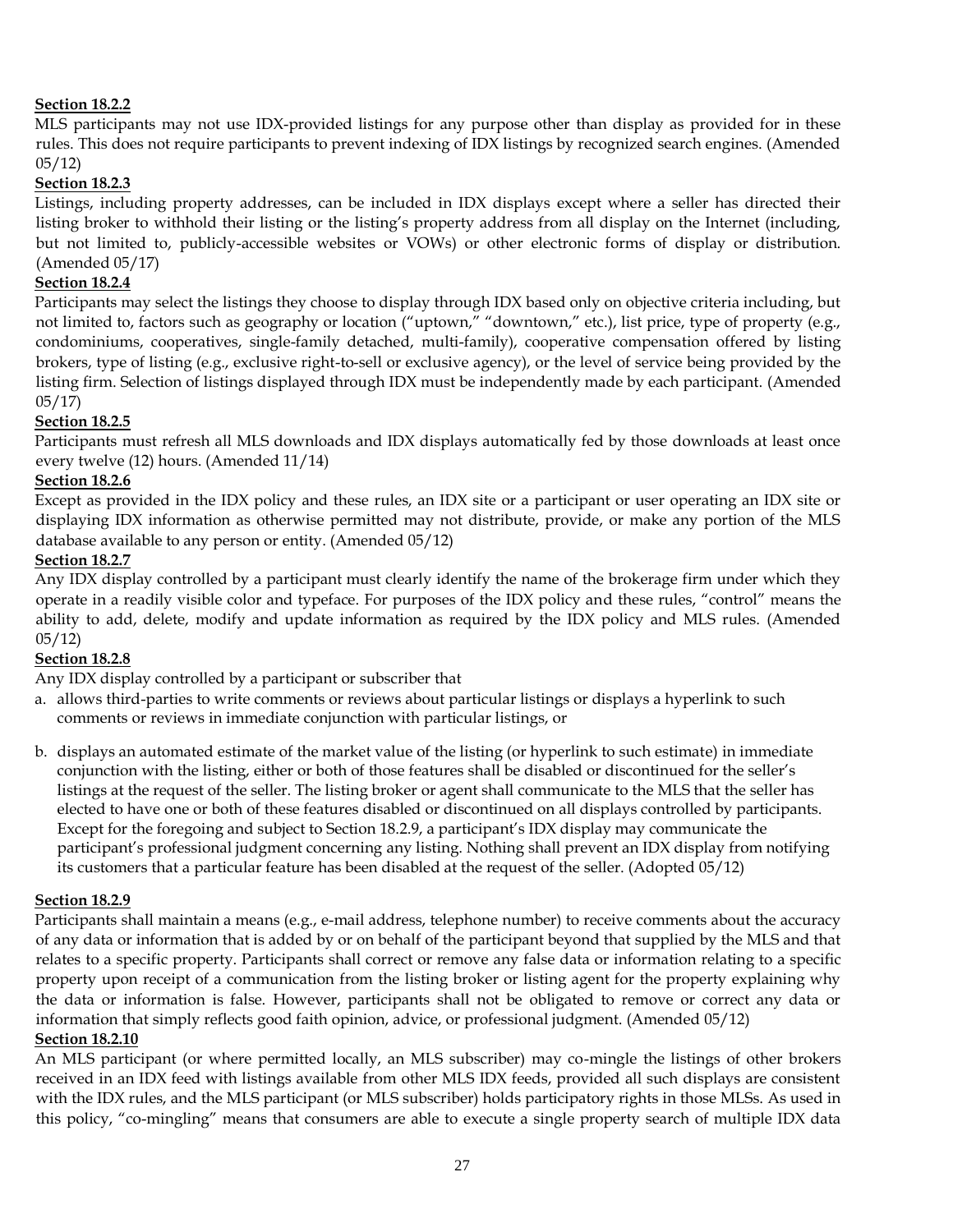feeds resulting in the display of IDX information from each of the MLSs on a single search results page; and that participants may display listings from each IDX feed on a single webpage or display. (Adopted 11/14)

## **Section 18.2.11**

Participants shall not modify or manipulate information relating to other participants listings. MLS participants may augment their IDX display of MLS data with applicable property information from other sources to appear on the same webpage or display, clearly separated by the data supplied by the MLS. The source(s) of the information must be clearly identified in the immediate proximity to such data. This requirement does not restrict the format of MLS data display or display of fewer than all of the available listings or fewer authorized fields. (Adopted 05/15)

## **Section 18.2.12**

All listings displayed pursuant to IDX shall identify the listing firm in a reasonably prominent location and in a readily visible color and typeface not smaller than the median used in the display of listing data.\* (Amended 05/17)

## **Section 18.3 Display**

Display of listing information pursuant to IDX is subject to the following rules:

## Section 18.3.1

Listings displayed pursuant to IDX shall contain only those fields of data designated by the MLS. Display of all other fields (as determined by the MLS) is prohibited. Confidential fields intended only for other MLS participants and users (e.g., cooperative compensation offers, showing instructions, property security information, etc.) may not be displayed.

## Section 18.3.1.1

The type of listing agreement (e.g., exclusive right to sell, exclusive agency, etc.) may not be displayed.

## Section 18.3.5

Non-principal brokers and sales licensees affiliated with IDX participants may display information available through IDX on their own websites subject to their participant's consent and control and the requirements of state law and/or regulation.

## Section 18.3.7

All listings displayed pursuant to IDX shall show the MLS as the source of the information.\* (Amended 05/17) \*Displays of minimal information (e.g., "thumbnails", text messages, "tweets", etc., of two hundred [200] characters or less) are exempt from this requirement but only when linked directly to a display that includes all required disclosures. For audio delivery of listing content, all required disclosures must be subsequently delivered electronically to the registered consumer performing the property search or linked to through the device's application. (Amended 5/17)

## Section 18.3.8

Participants (and their affiliated licensees, if applicable) shall indicate on their websites that IDX information is provided exclusively for consumers' personal, non-commercial use, that it may not be used for any purpose other than to identify prospective properties consumers may be interested in purchasing, and that the data is deemed reliable but is not guaranteed accurate by the MLS. The MLS may, at its discretion, require use of other disclaimers as necessary to protect participants and/or the MLS from liability.\* (Amended 05/17)

## Section 18.3.13

Display of seller's(s') and/or occupant's(s') name(s), phone number(s), and email address(es) is prohibited.

## Section 18.3.16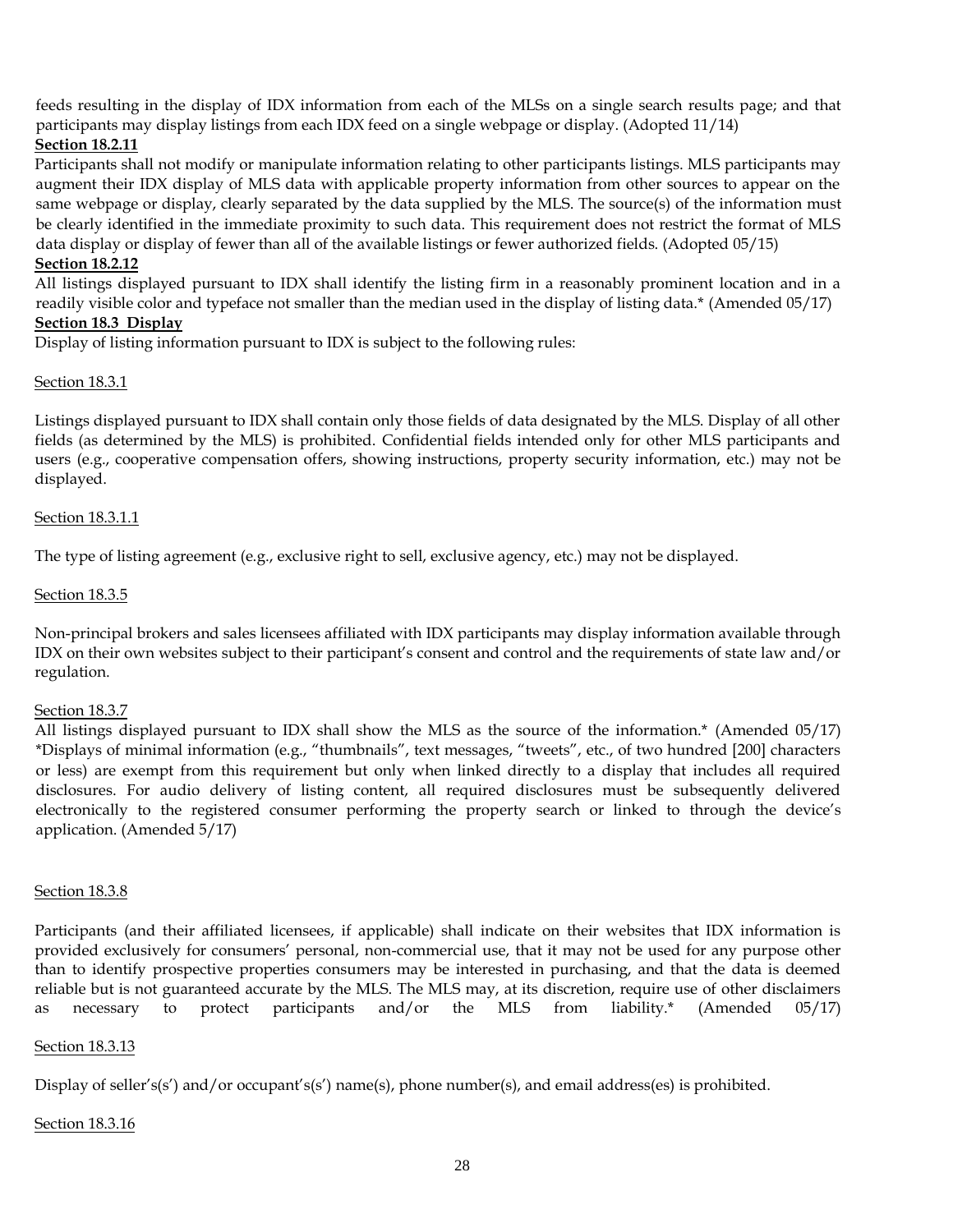Advertising (including co-branding) on pages displaying IDX-provided listings is prohibited.

## Section 18.3.17

If a thumbnail view of listing is provided on the site, then the Participant must display the MLS logo on each listing not owned by the Participant with an indication that the logo represents listings not owned by the displaying Participant. All detailed listing information must also display the MLS logo indicating that the listing is not owned by the displaying broker. (See disclosure requirements.)

## Section 18.3.18

Any Participant utilizing the download function for MLS data must enter into a "Downloading Agreement" prior to any data being displayed from The Marathon and Lower Keys Association of REALTORS®, Inc. MLS. All downloads will be by the method and in the format set forth by The Marathon and Lower Keys Association of REALTORS®, Inc. MLS, at their sole discretion for Participants use.

## Section 18.3.19

A participant or an agent may choose to use the Smart Frame Solution of the Florida Keys MLS to display MLS active listings. In that case, the Listing Broker's Company name is not required to be listed nor would the use of the MLS Logo be necessary on this site to identify listings not belonging to the displaying Broker.

## Section 18.4 Service Fees and Charges

Service fees and charges for participation in IDX shall be as established annually by the Board of Directors.

MLS Required Disclosure on detailed and thumbnail information:



## Section 19.1 VOW Defined

- a. A Virtual Office Website ("VOW") is a participant's Internet website, or a feature of a participant's website, through which the participant is capable of providing real estate brokerage services to consumers with whom the participant has first established a broker-consumer relationship (as defined by state law) where the consumer has the opportunity to search MLS Listing Information, subject to the participant's oversight, supervision, and accountability. A non-principal broker or sales licensee affiliated with a participant may, with his or her participant's consent, operate a VOW. Any VOW of a non-principal broker or sales licensee is subject to the participant's oversight, supervision, and accountability.
- b. As used in Section 21 of these Rules, the term "participant" includes a participant's affiliated nonprincipal brokers and sales licensees – except when the term is used in the phrases "participant's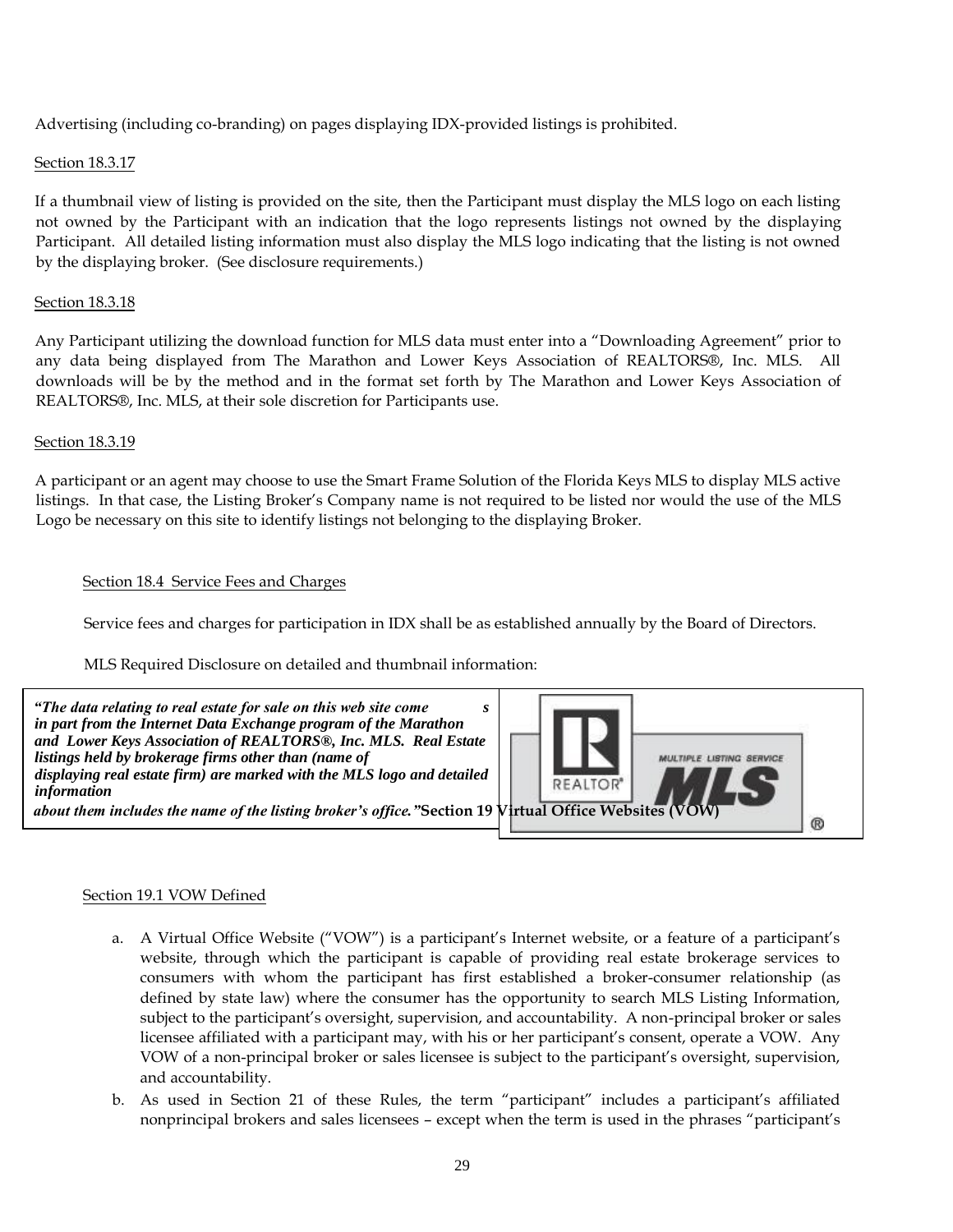consent" and "participant's oversight, supervision, and accountability". References to "VOW" and "VOWs" include all VOWs, whether operated by a participant, by a non-principal broker or sales licensee, or by an Affiliated VOW Partner ("AVP") on behalf of a participant.

- c. "Affiliated VOW Partner" ("AVP") refers to an entity or person designated by a participant to operate a VOW on behalf of the participant, subject to the participant's supervision, accountability and compliance with the VOW Policy. No AVP has independent participation rights in the MLS by virtue of its right to receive information on behalf of a participant. No AVP has the right to use MLS Listing Information except in connection with operation of a VOW on behalf of one or more participants. Access by an AVP to MLS Listing Information is derivative of the rights of the participant on whose behalf the AVP operates a VOW.
- d. As used in Section 19 of these Rules, the term "MLS Listing Information" refers to active listing information and sold data provided by participants to the MLS and aggregated and distributed by the MLS to participants.

## Section 19.2

- a. The right of a participant's VOW to display MLS Listing Information is limited to that supplied by the MLS(s) in which the participant has participatory rights. However, a participant with offices participating in different MLSs may operate a master website with links to the VOWs of the other offices.
- b. Subject to the provisions of the VOW Policy and these Rules, a participant's VOW, including any VOW operated on behalf of a participant by an AVP, may provide other features, information, or functions, e.g. Internet Data Exchange ("IDX").
- c. Except as otherwise provided in the VOW Policy or in these Rules, a participant need not obtain separate permission from other MLS participants whose listings will be displayed on the participant's VOW.

## Section 19.3

- a. Before permitting any consumer to search for or retrieve any MLS Listing Information on his or her VOW, the participant must take each of the following steps:
	- i. The Participant must first establish with that consumer a lawful broker-consumer relationship (as defined by state law), including completion of all actions required by state law in connection with providing real estate brokerage services to clients and customers (hereinafter "Registrants"). Such actions shall include, but are not limited to, satisfying all applicable agency, non-agency, and other disclosure obligations, and execution of any required agreements.
	- ii. The Participant must obtain the name of and a valid email address for, each Registrant. The participant must send an email to the address provided by the Registrant confirming that the Registrant has agreed to the Terms of Use (described in subsection (d) below). The participant must verify that the email address provided by the Registrant is valid and that the Registrant has agreed to the Terms of Use.
	- iii. The participant must require each Registrant to have a user name and a password, the combination of which is different from those of all other Registrants on the VOW. The participant may, at his or her option, supply the user name and password or may allow the Registrant to establish its user name and password. The participant must also assure that any email address is associated with only one user name and password.
- b. The participant must assure that each Registrant's password expires on a date certain but may provide for renewal of the password. The participant must at all times maintain a record of the name, email address, user name, and current password of each Registrant. The participant must keep such records for not less than 180 days after the expiration of the validity of the Registrant's password.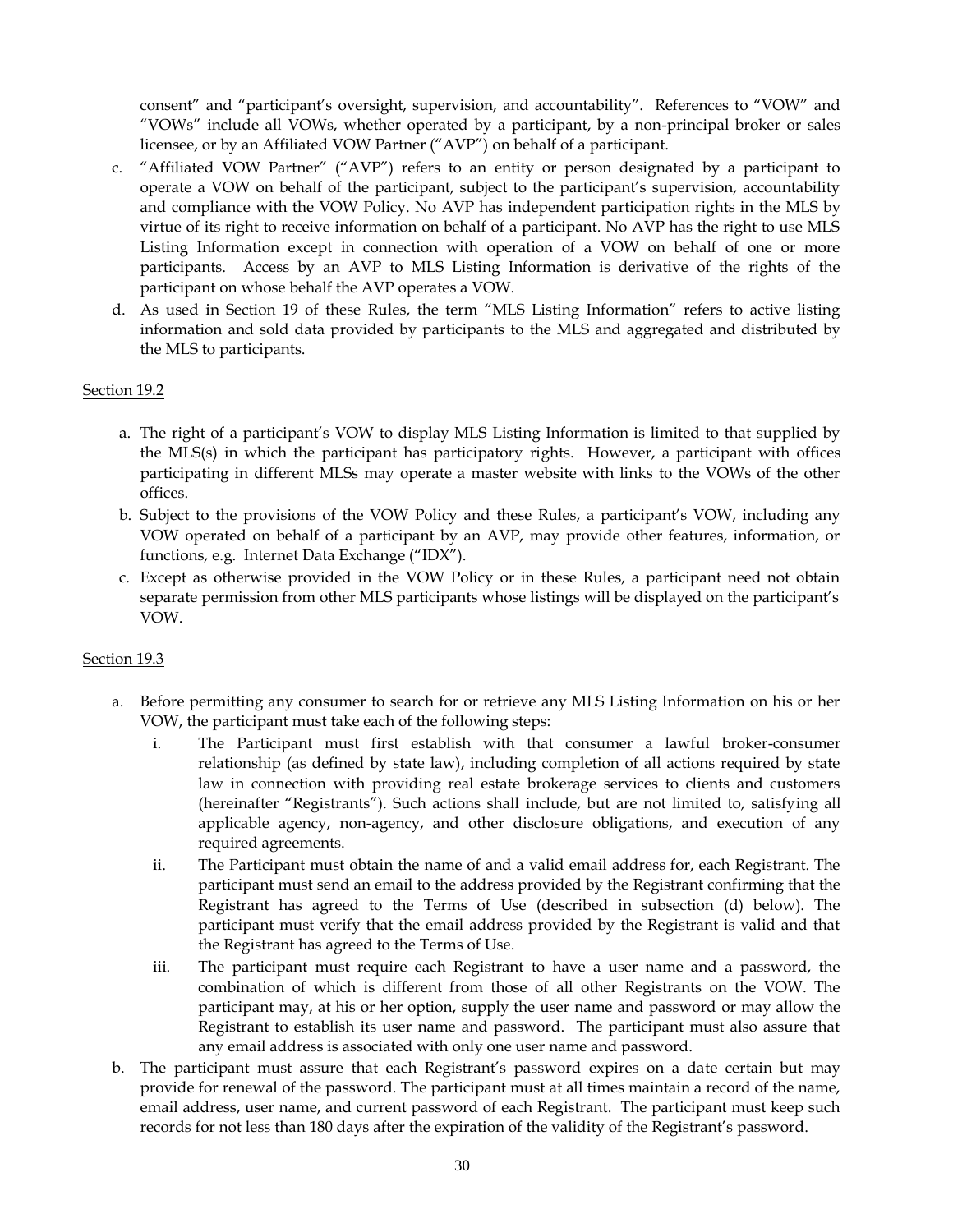- c. If the MLS has reason to believe that a participant's VOW has caused or permitted a breach in the security of MLS Listing Information or a violation of MLS rules, the participant shall, upon request of the MLS, provide the name, email address, user name, and current password, of any Registrant suspected of involvement in the breach or violation. The participant shall also, if requested by the MLS, provide an audit trail of activity by any such Registrant.
- d. The participant shall require each Registrant to review and affirmatively to express agreement (by mouse click or otherwise) to a "Terms of Use" provision that provides at least the following:
	- i. That the Registrant acknowledges entering into a lawful consumer-broker relationship with the participant
	- ii. That all information obtained by the Registrant from the VOW is intended only for the

Registrant's personal, non-commercial use iii. That the Registrant has a bona fide interest in the purchase, sale, or lease of real estate of the type being offered through the VOW iv. That the Registrant will not copy, redistribute, or retransmit any of the information provided, except in connect with the Registrant's consideration of the purchase or sale of an individual property

- v. That the Registrant acknowledges the MLS' ownership of and the validity of the MLS' copyright in the MLS database
- e. The Terms of Use Agreement may not impose a financial obligation on the Registrant or create any representation agreement between the Registrant and the participant. Any agreement entered into at any time between the participant and Registrant imposing a financial obligation on the Registrant or creating representation of the Registrant by the participant must be established separately from the Terms of Use, must be prominently labeled as such, and may not be accepted solely by mouse click.
- f. The Terms of Use Agreement shall also expressly authorize the MLS, and other MLS participants or their duly authorized representatives, to access the VOW for the purposes of verifying compliance with MLS rules and monitoring display of participants' listings by the VOW. The Agreement may also include such other provisions as may be agreed to between the participant and the Registrant.

## Section 19.4

A participant's VOW must prominently display an e-mail address, telephone number, or specific identification of another mode of communication (e.g., live chat) by which a consumer can contact the participant to ask questions, or get more information, about any property displayed on the VOW. The participant, or a non-principal broker or sales licensee licensed with the participant, must be willing and able to respond knowledgeably to inquiries from Registrants about properties within the market area served by that participant and displayed on the VOW.

## Section 19.5

A participant's VOW must employ reasonable efforts to monitor for, and prevent, misappropriation, "scraping", and other unauthorized use of MLS Listing Information. A participant's VOW shall utilize appropriate security protection such as firewalls as long as this requirement does not impose security obligations greater than those employed concurrently by the MLS.

(NOTE: MLSs may adopt rules requiring participants to employ specific security measures, provided that any security measure required does not impose obligations greater than those employed by the MLS.)

## Section 19.6

a. A Participant's VOW shall not display listings or property addresses of any seller who has affirmatively directed the listing broker to withhold the seller's listing or property address from display on the Internet. The listing broker shall communicate to the MLS that the seller has elected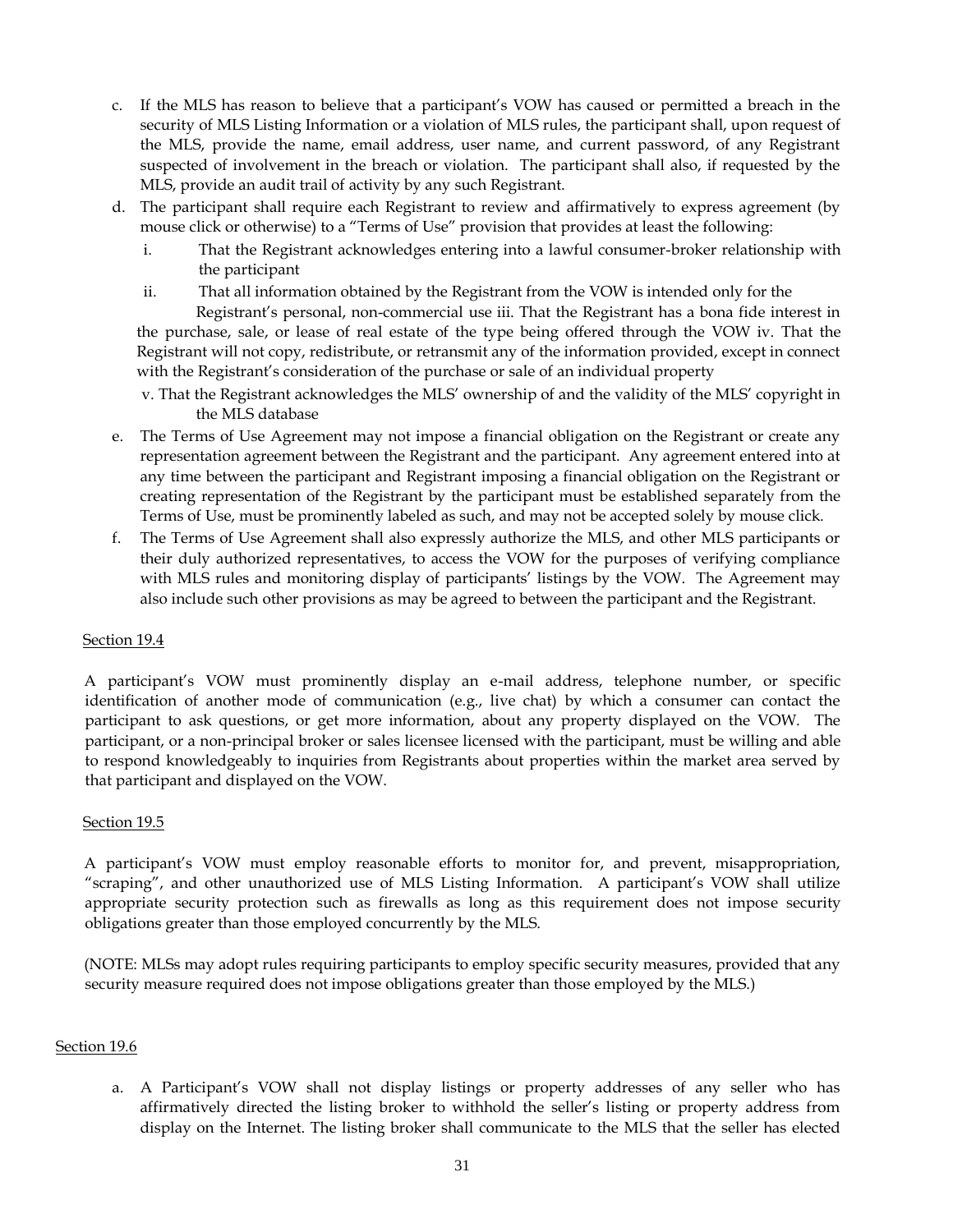not to permit display of the listing or property address on the Internet. Notwithstanding the foregoing, a participant who operates a VOW may provide to consumers via other delivery mechanisms, such as email, fax, or otherwise, the listings of sellers who have determined not to have the listing for their property displayed on the Internet.

b. A participant who lists a property for a seller who has elected not to have the property listing or the property address displayed on the Internet shall cause the seller to execute a document that include the following (or a substantially similar) provision:

## **Seller Opt-Out Form**

- 1. Please check either Option a or Option b
	- a. [ ] I have advised my broker or sales agent that I do not want the listed property to be displayed on the Internet.
	- b. [ ] I have advised my broker or sales agent that I do not want the address of the listed property to be displayed on the Internet.
- 2. I understand and acknowledge that, if I have selected option a, consumers who conduct searches for listings on the Internet will not see information about the listed property in response to their search.

#### $\overline{\phantom{a}}$ initials of seller

c. The Participant shall retain such forms for at least one year from the date they are signed, or one year from the date the listing goes off the market, whichever is greater.

## Section 19.7

- a. Subject to subsection b, below, a participant's VOW may allow third-parties:
	- i. to write comments or reviews about particular listings or display a hyperlink to such comments or reviews in immediate conjunction with particular listings, or (ii)
	- ii. display an automated estimate of the market value of the listing (or hyperlink to such estimate) in immediate conjunction with the listing
- b. Notwithstanding the foregoing, at the request of a seller the participant shall disable or discontinue either or both of those features described in subsection (a) as to any listing of the seller. The listing broker or agent shall communicate to the MLS that the seller has elected to have one or both of these features disabled or discontinued on all participants' websites. Subject to the foregoing and to Section 19.8, a participant's VOW may communicate the participant's professional judgment concerning any listing. A participant's VOW may notify its customers that a particular feature has been disabled at the request of the seller.

## Section 19.8

A participant's VOW shall maintain a means (e.g., e-mail address, telephone number) to receive comments from the listing broker about the accuracy of any information that is added by or on behalf of the participant beyond that supplied by the MLS and that relates to a specific property displayed on the VOW. The participant shall correct or remove any false information relating to a specific property within 48 hours following receipt of a communication from the listing broker explaining why the data or information is false. The participant shall not, however, be obligated to correct or remove any data or information that simply reflects good faith opinion, advice, or professional judgment.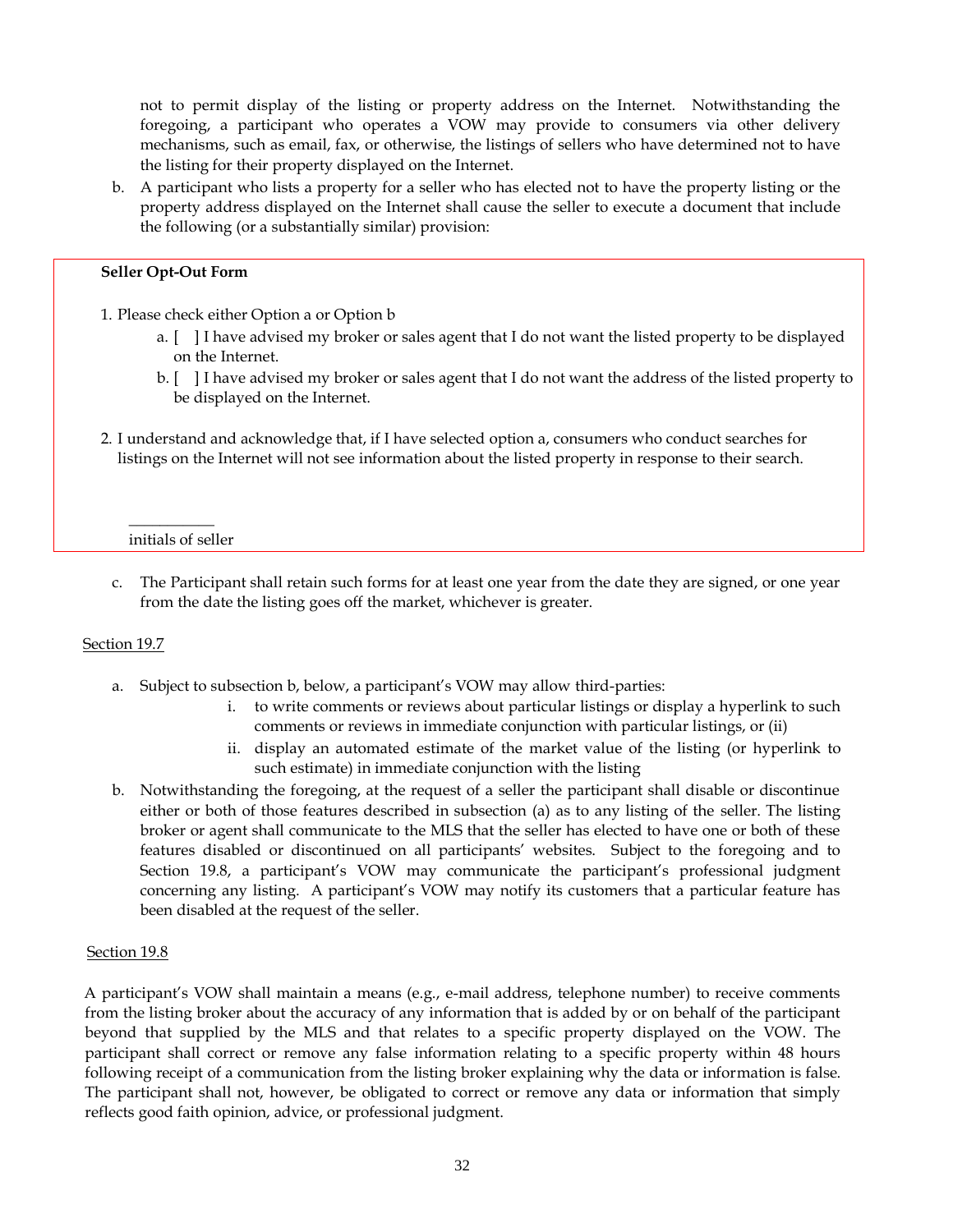## Section 19.9

A participant shall cause the MLS listing information available on its VOW to be refreshed at least once every three (3) days.

## Section 19.10

Except as provided in these rules, the NATIONAL ASSOCIATION OF REALTORS® VOW policy, or any other applicable MLS rules or policies, no participant shall distribute, provide, or make accessible any portion of the MLS listing information to any person or entity.

## Section 19.11

A participant's VOW must display the participant's privacy policy informing Registrants of all of the ways in which information that they provide may be used.

## Section 19.12

A participant's VOW may exclude listings from display based only on objective criteria, including, but not limited to, factors such as geography, list price, type of property, cooperative compensation offered by listing broker, and whether the listing broker is a REALTOR®.

## **Section 19.13**

A participant who intends to operate a VOW to display MLS Listing Information must notify the MLS of its intention to establish a VOW and must make the VOW readily accessible to the MLS and to all MLS participants for purposes of verifying compliance with these rules, the VOW policy, and any other applicable MLS rules or policies.

## Section 19.14

A participant may operate more than one VOW himself or herself or through an AVP. A participant who operates his or her own VOW may contract with an AVP to have the AVP operate other VOWs on his or her behalf. However, any VOW operated on behalf of a participant by an AVP is subject to the supervision and accountability of the participant.

## Section 19.15

A participant's VOW may not make available for search by, or display to, Registrants any of the following information:

- a. The compensation offered to other MLS participants;
- b. The type of listing agreement, i.e., exclusive right to sell or exclusive agency;
- c. The seller's and occupant's name(s), phone number(s), or e-mail address(es);
- d. Instructions or remarks intended for cooperating brokers only, such as those regarding showings or security of listed property.

## Section 19.16

A participant shall not change the content of any MLS listing information that is displayed on a VOW from the content as it is provided in the MLS. The participant may, however, augment MLS listing information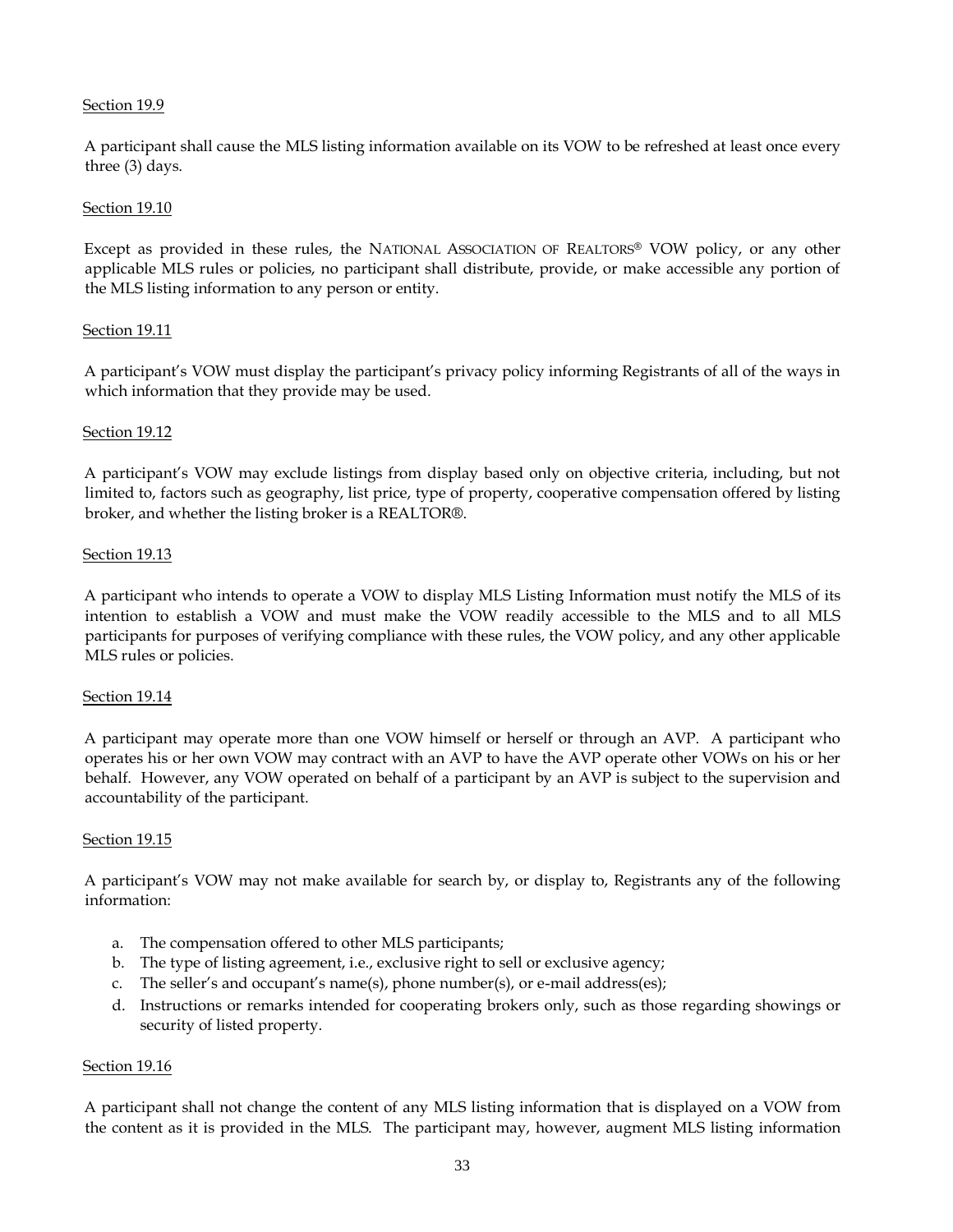with additional information not otherwise prohibited by these rules or by other applicable MLS rules or policies as long as the source of such other information is clearly identified. This rule does not restrict the format of display of MLS listing information on VOWs or the display on VOWs of fewer than all of the listings or fewer than all of the authorized information fields.

## Section 19.17

A participant shall cause to be placed on his or her VOW a notice indicating that the MLS listing information displayed on the VOW is deemed reliable but is not guaranteed accurate by the MLS. A participant's VOW may include other appropriate disclaimers necessary to protect the participant and/or the MLS from liability.

## Section 19.20

A participant shall require that Registrants' passwords be reconfirmed or changed every 180 days.

(Note: The number of days passwords remain valid before being changed or reconfirmed must be specified by the MLS in the context of this rule and cannot be shorter than 90 days. Participants may, at their option, require Registrants to reconfirm or change passwords more frequently.)

## Section 19.21

A participant may display advertising and the identification of other entities ("co-branding') on any VOW the participant operates or that is operated on his or her behalf. However, a participant may not display on any such VOW deceptive or misleading advertising or co-branding. For purposes of this section, co-branding will be presumed not to be deceptive or misleading if the participant's logo and contact information (or that of at least one participant, in the case of a VOW established and operated on behalf of more than one participant) is displayed in immediate conjunction with that of every other party, and the logo and contact information of all participants displayed on the VOW is as large as the logo of the AVP and larger than that of any third party.

## Section 19.22

A participant shall cause any listing displayed on his or her VOW that is obtained from other sources, including from another MLS or from a broker not participating in the MLS, to identify the source of the listing.

## Section 19.23

A Participant shall cause any listing displayed on his or her VOW obtained from other sources, including from another MLS or from a broker not participating in the MLS, to be searched separately from listings in the MLS.

## Section 19.24

Participants and the AVPs operating VOWs on their behalf must execute the license agreement required by the MLS.

## Section 19.25